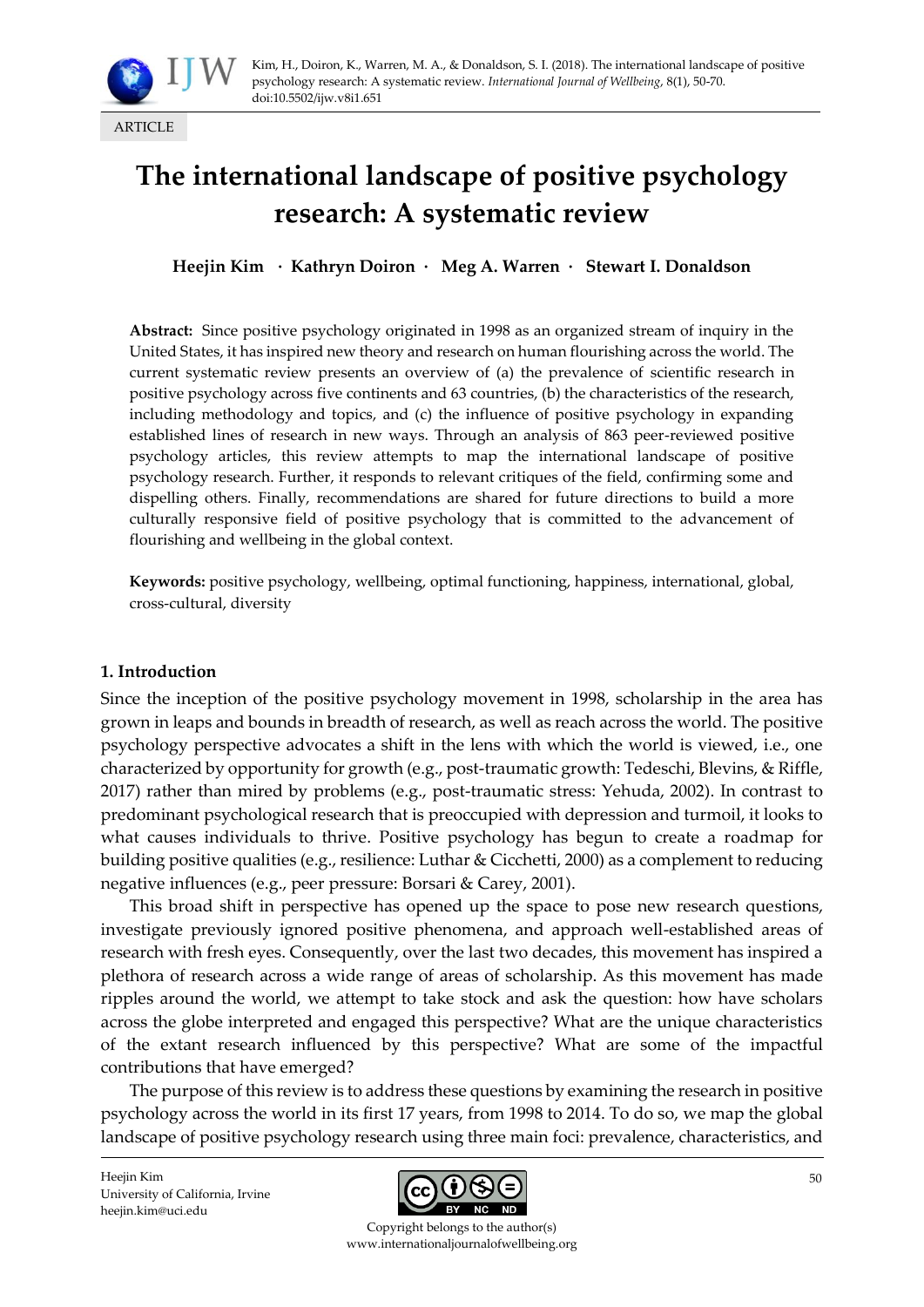

research topics. The prevalence of positive psychology research is operationalized as the extent to which peer-reviewed empirical articles have been published in and across regions. The characteristics of this research are mapped by examining the broad trends of the research methodologies employed. Finally, we sample the prominent topics framed under the positive psychology umbrella that have made meaningful contributions around the world. We partially anchor our analyses around the early criticisms about positive psychology being an elite Western phenomenon (e.g., Christopher & Hickinbottom, 2008), to examine the extent to which these critiques have been addressed. These first 17 years signify positive psychology's nascence when the field had about 2,000 articles in our database of positive psychology articles and we believe that understanding the trend in the initial years can provide reflections on the past, as well as guidance for the future.

The current review is the first attempt to offer a bird's eye view of the broad trends in positive psychology research across the world. Thus, it facilitates understanding of the role of regional contributions (where the research was conducted) in the larger international landscape of positive psychology. Such an analysis of the state of positive psychology promises to be instructive on trends and key areas of development, and encourage new research questions and directions. While the current study does not compare the status of positive psychology research across *cultures*, it provides a snapshot of the state of positive psychology in various geographic regions, which, in turn, serves to map the global presence and progress of the field as a whole. Thus, the current review hopes to spark conversations across regions in further advancing the field.

#### **2. Background**

Before we assess the influence of positive psychology, it is useful to revisit the scope of the field. While the early and most prominent definition of positive psychology emphasized the study of wellbeing and happiness (Seligman & Csikszentmihalyi, 2000), the positive psychology perspective has influenced a broad range of scholarship, across multiple levels of analysis, inspiring research on virtue (e.g., Dahlsgaard, Peterson, & Seligman, 2005), meaning (e.g., King, Heintzelman, & Ward, 2016), gratitude (e.g., Watkins & Bell, 2017), positive emotions (e.g., Shiota, Yee, O'Neil, & Danvers, 2017), resilience (e.g., Richardson, 2002), positive relationships (e.g., Warren, Donaldson, & Lee, 2017), positive youth development (e.g., Shek, Sun, & Merrick, 2013), and positive organizations (e.g., Warren, Donaldson, & Luthans, 2017), among many others. Therefore, despite a relatively short history, positive psychology has influenced research across most sub-areas of psychology and beyond, including education, management, coaching, therapy, public health, social services, philosophy, and political science (Donaldson, Csikszentmihalyi, & Nakamura, 2011).

*Global presence: what is known and what is not*. Although the positive psychology movement originated in the United States (Seligman & Csikszentmihalyi, 2000), there is now a vibrant community of researchers across the world. A recent review showed that positive psychology scholarship was found to be published in over 46 countries (Donaldson, Dollwet, & Rao, 2015). The global influence and popularity of positive psychology has grown to such a large extent that in addition to contributions in mainstream psychology journals, new journals dedicated to indigenous positive psychology scholarship are being developed (e.g., the Middle East and North Africa: Middle East Journal of Positive Psychology; India: Indian Journal of Positive Psychology).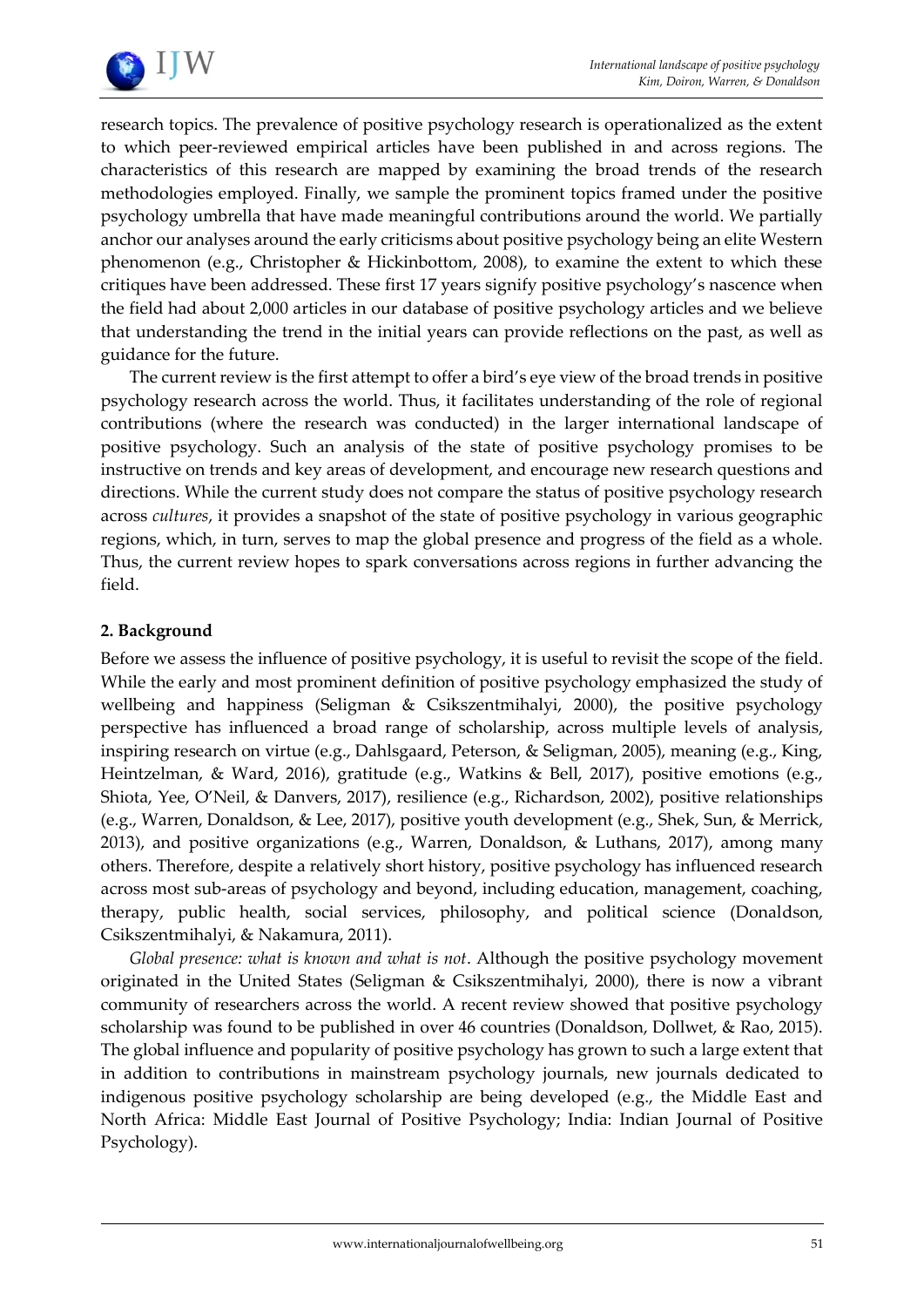

|                          |                                                                                                                     | Associations                                                                                                                                                                                                                                                                                                                                                                                                                                                                                                                                                                                                                                                              |                                            | <b>Courses and Degrees</b>                                                                                                                                                                                                                                                                                                                                                                     |
|--------------------------|---------------------------------------------------------------------------------------------------------------------|---------------------------------------------------------------------------------------------------------------------------------------------------------------------------------------------------------------------------------------------------------------------------------------------------------------------------------------------------------------------------------------------------------------------------------------------------------------------------------------------------------------------------------------------------------------------------------------------------------------------------------------------------------------------------|--------------------------------------------|------------------------------------------------------------------------------------------------------------------------------------------------------------------------------------------------------------------------------------------------------------------------------------------------------------------------------------------------------------------------------------------------|
| Europe                   | $\bullet$<br>$\bullet$<br>$\bullet$<br>$\bullet$<br>٠<br>$\bullet$<br>$\bullet$<br>٠<br>$\bullet$<br>$\bullet$<br>٠ | European Network of Positive<br>Psychology<br>German-Speaking Association of Positive<br>Psychology (German speaking areas)<br>German Society for Positive Psychology<br>Research<br>French and Francophone Positive<br>Psychology Association (Francophone<br>areas)<br>Czech Positive Psychology Center<br>Hellenic Association of Positive<br>Psychology<br>Italian Society of Positive Psychology<br>Polish Positive Psychology Association<br>Portuguese Association for Studies and<br>Intervention in Positive Psychology<br>Spanish Society for Positive Psychology<br>(SEPP)<br>Swiss Positive Psychology Association<br>Turkish Positive Psychology Association | ٠<br>٠<br>$\bullet$<br>$\bullet$<br>٠<br>٠ | Oslo Summer School (Norway)<br>Aarhus University (Denmark)<br>Universiteit Twente; Maastricht<br>University (The Netherlands)<br>Universidade de Lisboa (Portugal)<br>IE University (Spain)<br>University of East London; City<br>University of London; University<br>of Glasgow; Middlesex University<br>London;<br>Anglia<br>Ruskin<br>University;<br>Buckinghamshire<br>New University (UK) |
| Asia<br>Americas         | $\bullet$<br>٠<br>$\bullet$<br>$\bullet$<br>٠<br>$\bullet$<br>٠                                                     | Asian Center for Applied Positive<br>Psychology<br>Global Chinese Positive Psychology<br>Association<br>National Positive Psychology<br>Association, India<br>Japan Positive Psychology Association<br>Informal groups in South Korea<br>Associação de Psicologia Positiva da<br>América Latina (Latin America)<br>Western Positive Psychology Association<br>Canadian Positive Psychology<br>Association                                                                                                                                                                                                                                                                 | $\bullet$<br>٠<br>$\bullet$<br>٠           | Lebanese<br>American<br>University<br>(Lebanon)<br>The Chinese University of Hong<br>Kong; Hong Kong Shue Yan<br>University (Hong Kong)<br>Jerusalem University (Israel)<br>School of Positive Psychology<br>(Singapore)<br>Instituto Chileno de Psicologia<br>Positiva (Chile)<br>Universidad<br>Iberoamericana<br>(Mexico)<br>TechMillenio University (Mexico)                               |
|                          |                                                                                                                     | Informal groups in Mexico and Brazil                                                                                                                                                                                                                                                                                                                                                                                                                                                                                                                                                                                                                                      |                                            | Claremont Graduate University;<br>University<br>Pennsylvania;<br>of<br>University<br>of Utah; Harvard<br>University; Stanford University;<br>University<br>of California Los<br>Angeles<br>[UCLA]<br>Extension;<br>University<br>of Michigan,<br>Case<br>Western<br>Reserve<br>University,<br>University of Missouri (US)                                                                      |
| Oceania                  | $\bullet$                                                                                                           | New Zealand Association of Positive<br>Psychology                                                                                                                                                                                                                                                                                                                                                                                                                                                                                                                                                                                                                         | ٠                                          | University of Sydney; University<br>of Melbourne: RMIT University;<br><b>TAFE South Australia</b>                                                                                                                                                                                                                                                                                              |
| Africa                   |                                                                                                                     |                                                                                                                                                                                                                                                                                                                                                                                                                                                                                                                                                                                                                                                                           | ٠                                          | North-West University<br>(South<br>Africa)                                                                                                                                                                                                                                                                                                                                                     |
| International/<br>Global | $\bullet$                                                                                                           | <b>International Positive Psychology</b><br>Association                                                                                                                                                                                                                                                                                                                                                                                                                                                                                                                                                                                                                   |                                            |                                                                                                                                                                                                                                                                                                                                                                                                |

# **Table 1. Illustrative sample of associations and degree programs by continent**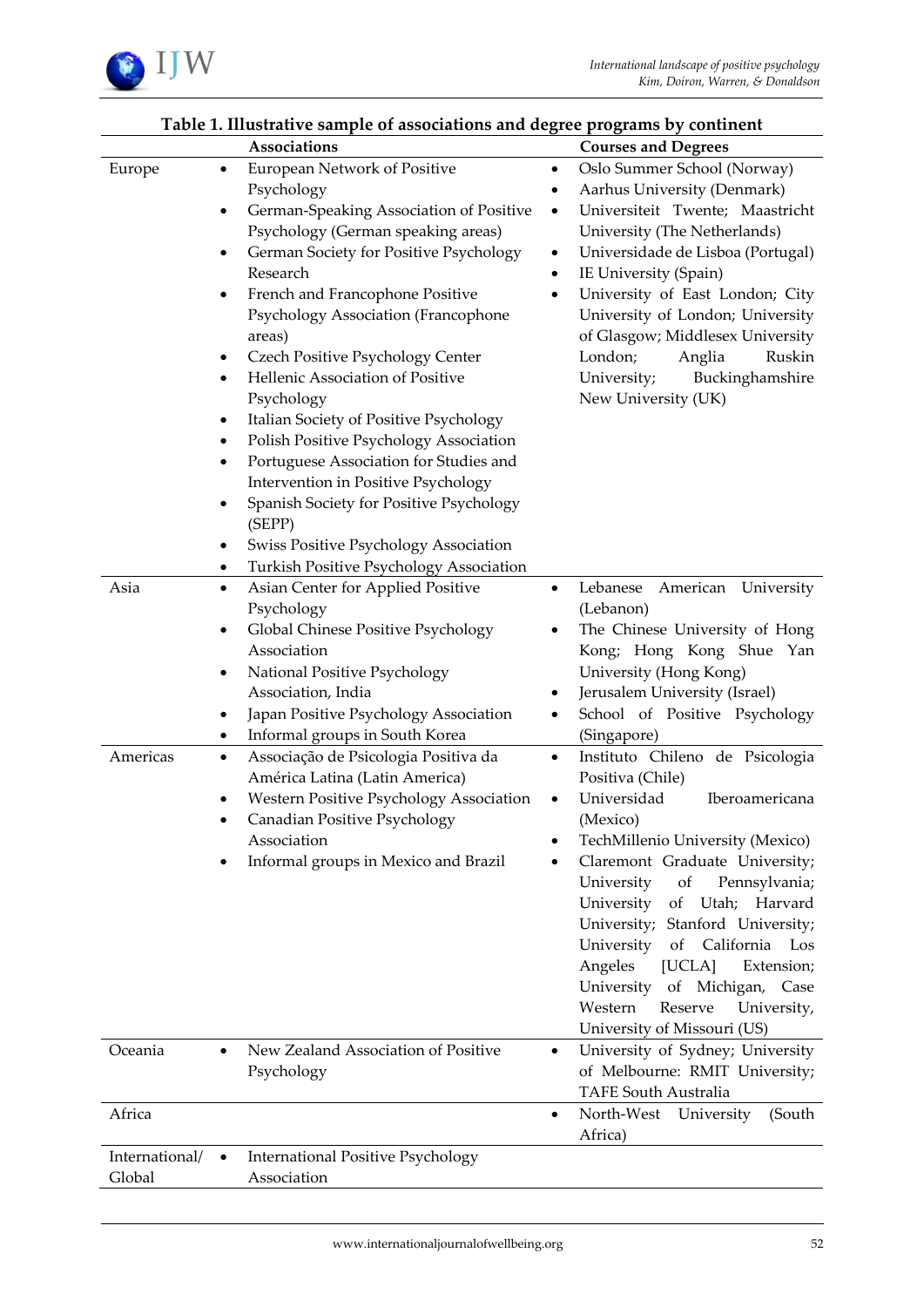

Reviews of positive psychology literature in specific regions and cultures (e.g., South Africa: Coetzee & Viviers, 2007; Africa: Eloff, Achoui, Chireshe, Mutepfa, & Ofovwe, 2008; the Middle East and North Africa: Rao, Donaldson, & Doiron, 2015; non-Western cultures: Selin & Davey, 2012; Latin America: Solano, 2014) have attempted to capture the scope and influence of positive psychology within these regions. However, these reviews, while commendable, tell us little about the differences and similarities in positive psychology research across regions in terms of prevalence, methodologies, and research topics. Some broad reviews and volumes have hinted at the growing research across geographic boundaries, but it was beyond their scope to capture the nuances across regions, and therefore, their analysis did not highlight the contributions of regional voices and contextual nuances (Donaldson et al., 2015; Rusk & Waters, 2013; Sheldon, Kashdan, & Steger, 2011). Consequently, while previous reviews have made important contributions, they do not illustrate and consolidate the scholarship on an international scale. The current review attempts to address this gap.

*Is positive psychology an elite Western phenomenon?* Despite its popularity and widespread interest, positive psychology has been criticized for pandering to hegemonic voices and lacking sensitivity to real issues. Critics and theorists point out that the strong North American influence on positive psychology has resulted in placing the individual as the primary focus of research, to the exclusion of historical, cultural, political, and societal contexts (Becker & Marecek, 2008; Christopher & Hickinbottom, 2008). Therefore, there has been a need to decenter Western, particularly, North American positive psychology, and make visible contributions across the world. Indeed, in addition to the International Positive Psychology Association (IPPA) that serves a global audience, there are actively engaged scholars and practitioners fueling positive psychology through regional associations (See Table 1 above). The current review will shed light on these regional contributions across the world by examining research trends on a global scale.

#### **3. Method**

This review examines the prevalence, characteristics, and research topics of the extant empirical research published in positive psychology since the inception of the field in 1998, to 2014. This review builds on and extends a now well-established archive in the field that has been employed in other reviews (e.g., Ackerman, Warren, & Donaldson, 2017; Donaldson & Ko, 2010; Donaldson et al., 2015; Rao & Donaldson, 2015; Rao et al., 2015). This archive consists of 1,628 peer-reviewed English-language articles that include theory, research, reviews, and critiques that identify with positive psychology, published between 1998 and 2014. As described in those reviews, the archive consists of peer-reviewed English-language journal articles gathered by using the search term *positive psychology* (in quotation marks, with no Boolean operators, searching the full text of the articles) in five electronic research databases: Academic Search™ Premier, Business Source Premier®, ERIC®, PsycINFO®, and PsycARTICLES®.

Similar to the past reviews, we acknowledge that there may be a considerable number of articles published in various languages that have made significant contributions to the field. However, it was beyond the scope and ability of the research team to access and analyze a comprehensive set of articles that were written in languages other than English. Therefore, this archive has been restricted to English-language articles. We also acknowledge the risk of losing valuable research in the field by only reviewing articles that use *positive psychology* as a term in their full text. However, the epistemological underpinning for this search-term choice (i.e., "positive psychology") was to minimize our own bias in labeling others' articles as positive psychology and to use an objective, albeit restrictive, criterion. Therefore, we maintain this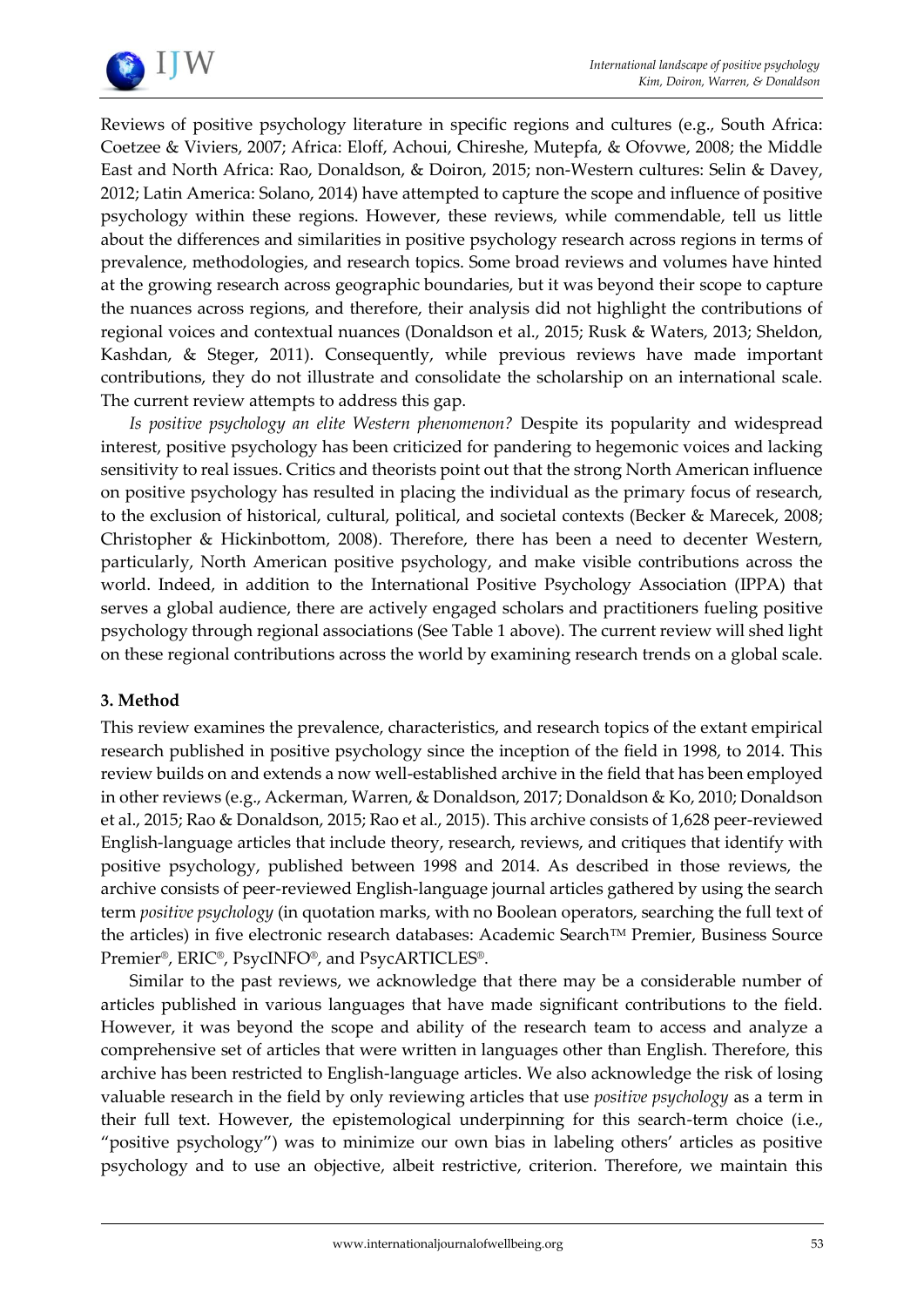

explicit criterion used in previous reviews and limit the analysis to literature that *explicitly* identified with the field of positive psychology.

#### *3.1 Screening and coding*

The current review focuses on the empirical contributions relevant to the international landscape of positive psychology. Given the importance of geography for this study, a key dilemma that arose was whether to use geographical locations of empirical study samples or locations of author affiliations to determine the location associated with the articles. Location of author affiliation was less practical for two reasons: 1) some authors indicated multiple institutional affiliations, sometimes in different countries; 2) some authors conducted research outside the country of their institutional affiliation. Thus, it was decided that the sample location would serve as a concrete indicator of the region and country in which the research took place.

As a consequence, this limited the review to the examination of empirical articles that clearly reported sample locations. Consequently, the archive of 1,628 articles was screened to eliminate non-empirical articles (*k* = 656). In order to facilitate an analysis by geographical location, articles that did not report a sample location were also screened out (*k* = 109) to create a *dataset* (*k* = 863; henceforth referred to as such; see Figure 1).

## **Figure 1. Results of literature search (based on PRISMA standards, Moher, Liberati, Tetzlaff, & Altman, 2009)**



*Note:* aThe numbers in "Records excluded" do not add up to 299 because these categories are not mutually exclusive.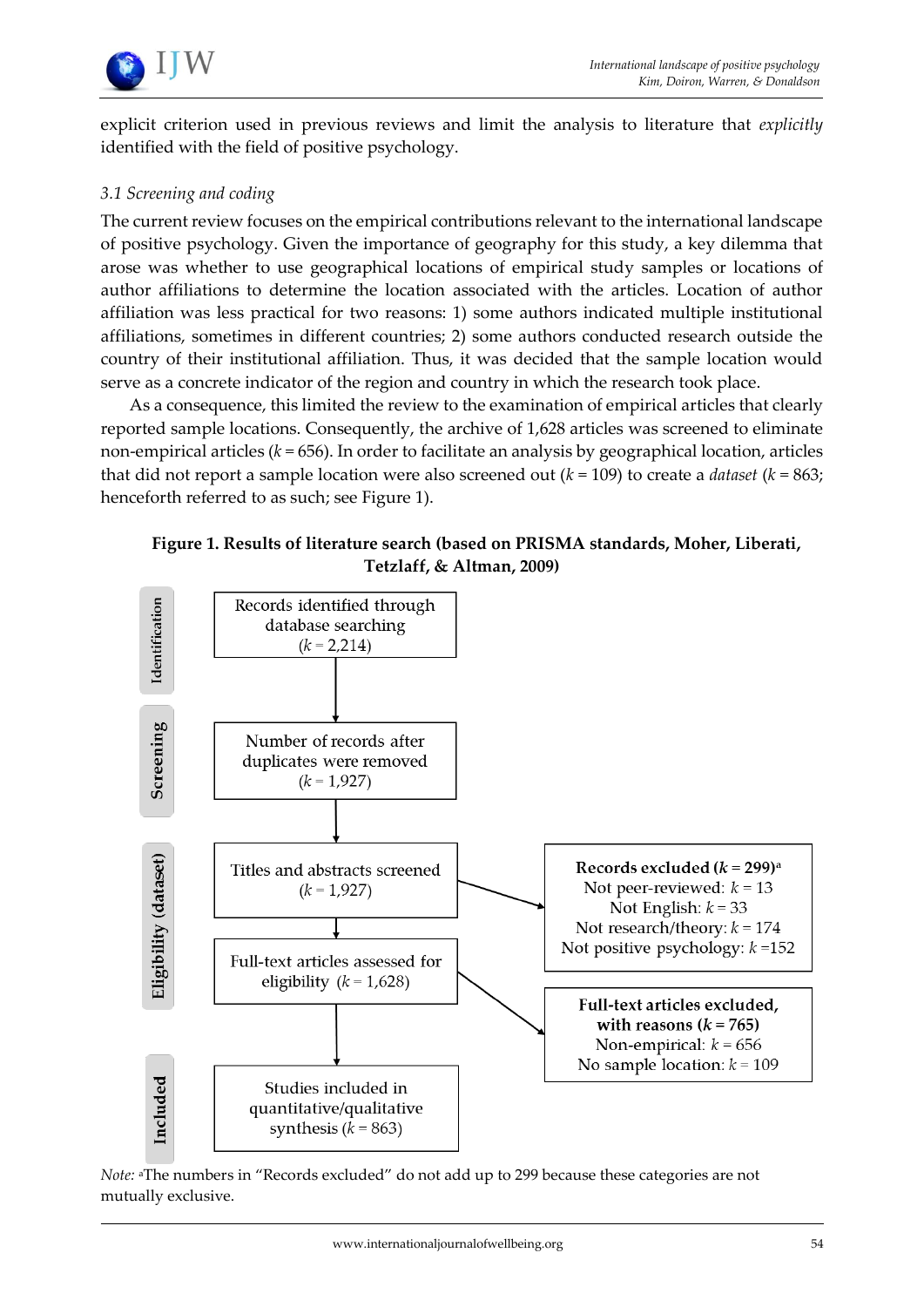

After screening, each empirical article was coded to capture prevalence, characteristics and research topics. To determine prevalence, the location of the sample, including continent (i.e., Europe, the Americas, Africa, Asia, and Oceania), region (e.g., Northern Europe), and country were coded. The U.S. was separately coded from the rest of the Americas, as the U.S. had a disproportionately large number of articles, which skewed the analyses when included. Since the positive psychology movement originated in the U.S. (Gable & Haidt, 2005), it is not surprising that there has been considerable research published therein (see Figure 2), particularly in the first 17 years (from 1998 to 2014) of the movement.



**Figure 2. The number of articles published outside the U.S. versus in the U.S. by year**

For the analysis of characteristics, we coded methodology, research design, and variables of interest. Five domains of methodology and research design were coded: 1) research methods, including qualitative, quantitative, or mixed methods; 2) level of analysis, including individual, dyad, group, organization, nation, activity/event, or multi-level; 3) study design, including correlational, experimental, or quasi-experimental; 4) study type, including cross-sectional or longitudinal; 5) measurement, including the article's purpose as scale development, scale validation, or both.

Next, articles were coded for key constructs, i.e., predictors, outcomes, and mechanisms, with an eye to emergent topics examined in local contexts. Further, each article was coded for whether it took a positive, deficit, or a combination of both perspectives. In their review, Rao and colleagues (2015) found two main motivations that tend to inspire and guide the direction of positive psychology research. The "positive" perspective refers to an abundance-based approach that focuses on topics related to optimal functioning, wellbeing, and quality of life. Articles that take a "deficit" perspective tend to introduce inherently positive constructs such as hope and benefit-finding as mechanisms and interventions to combat physical or psychological disorders, engage in a redemptive narrative, or help individuals cope with adversity (e.g., conducting self-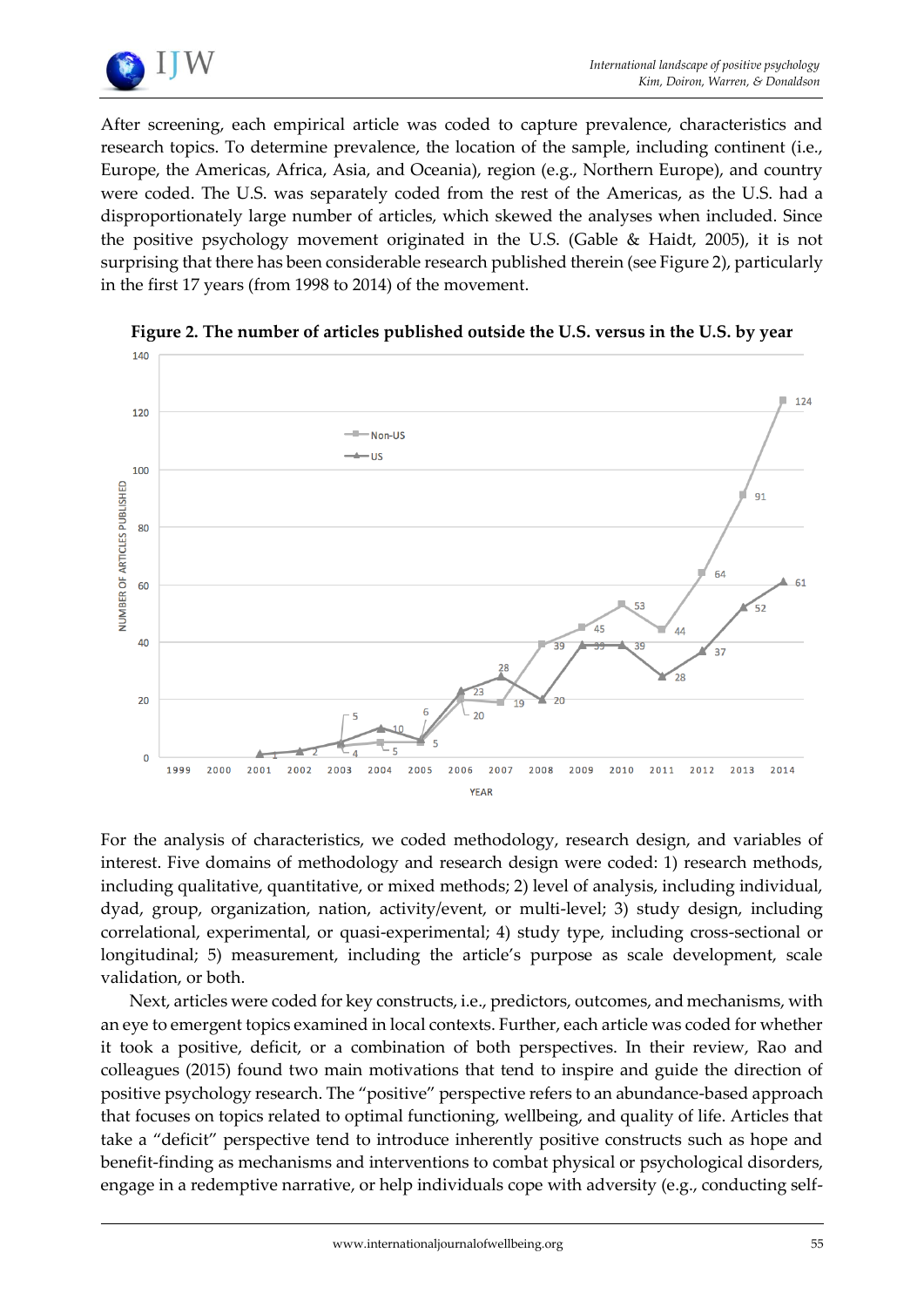

compassion and optimism exercises for the benefit of depressed individuals (Shapira & Mongrain, 2010)). While most articles took one perspective or the other, some used a combination of perspectives to investigate the impact of positive constructs on a range of outcomes (e.g., wellbeing as well as depression as intervention outcomes). These articles were coded as "neutral."

Finally, the influence of positive psychology research across the world was examined using a qualitative analysis of the articles in the dataset. The main themes were drawn and interpretations are discussed.

#### **4. Results**

#### *4.1 Prevalence*

Of all the positive psychology articles in the dataset that reported sample locations,  $41\%$  ( $k = 350$ ) articles) were from the U.S. Therefore, in some analyses in this review, the U.S. is used as a reference point, and at other times it is excluded from the analysis to facilitate comparison and fine-grained examination of research conducted in regions outside of the U.S. Accordingly, research conducted outside of the U.S. may be referred to as "non-U.S." research hereafter.

The number of articles published outside of the U.S. encompassed 52% of the articles in this dataset, including those from five continents, namely, Europe  $(k = 209)$ , Asia  $(k = 114)$ , the Americas (*k* = 52), Oceania (*k* = 46), and Africa (*k* = 25). The remaining 7% (*k* = 67) was comprised of multi-national articles. Although these numbers are smaller than the articles produced in the U.S., the percentage of research taking place outside of the U.S. tends to increase every year. (See Figure 2; though there are a few dips in the line graphs, the number of articles published generally increases every year.) Examination of the dataset revealed that empirical research was produced in 62 countries other than the U.S., and the top locations were the United Kingdom (*k* = 78), Canada (*k* = 57), and Australia (*k* = 55). China (*k* = 31) was ranked fifth and was the top country in Asia, and South Africa (*k* = 25) was ranked seventh and was the top country in Africa (see Table 2 below).

While this review shows the growth of positive psychology research around the world, there is also evidence that some regions and countries tend to be hubs within a continent. For example, 79% of the positive psychology articles using samples from Africa were from South Africa. In the Americas, apart from the U.S., 85% of the articles were published in North America (e.g., Canada), compared with only 15% in South and Central America. Europe and Asia showed similar trends. In Europe, countries in the Northern Europe region (e.g., the U.K., Ireland, Norway, Sweden, Denmark, the Netherlands, and Finland) published 49% of the entire publications from the continent, while the remaining 51% were spread between Southern Europe, Western Europe, and Eastern Europe. In Asia, countries in the East Asia region (e.g., China, Hong Kong, Japan, South Korea, and Taiwan) held 52% of the Asian sample locations within the dataset, while the remaining 48% were spread between the Middle East, South Asia, and Southeast Asia.

Interest in positive psychology research has been spreading in new regions and countries. In the dataset, 24 countries were represented only once by participant samples (e.g., Kenya, Ukraine, Thailand), and 14 out of these 24 were included only in multinational studies as a comparative research site.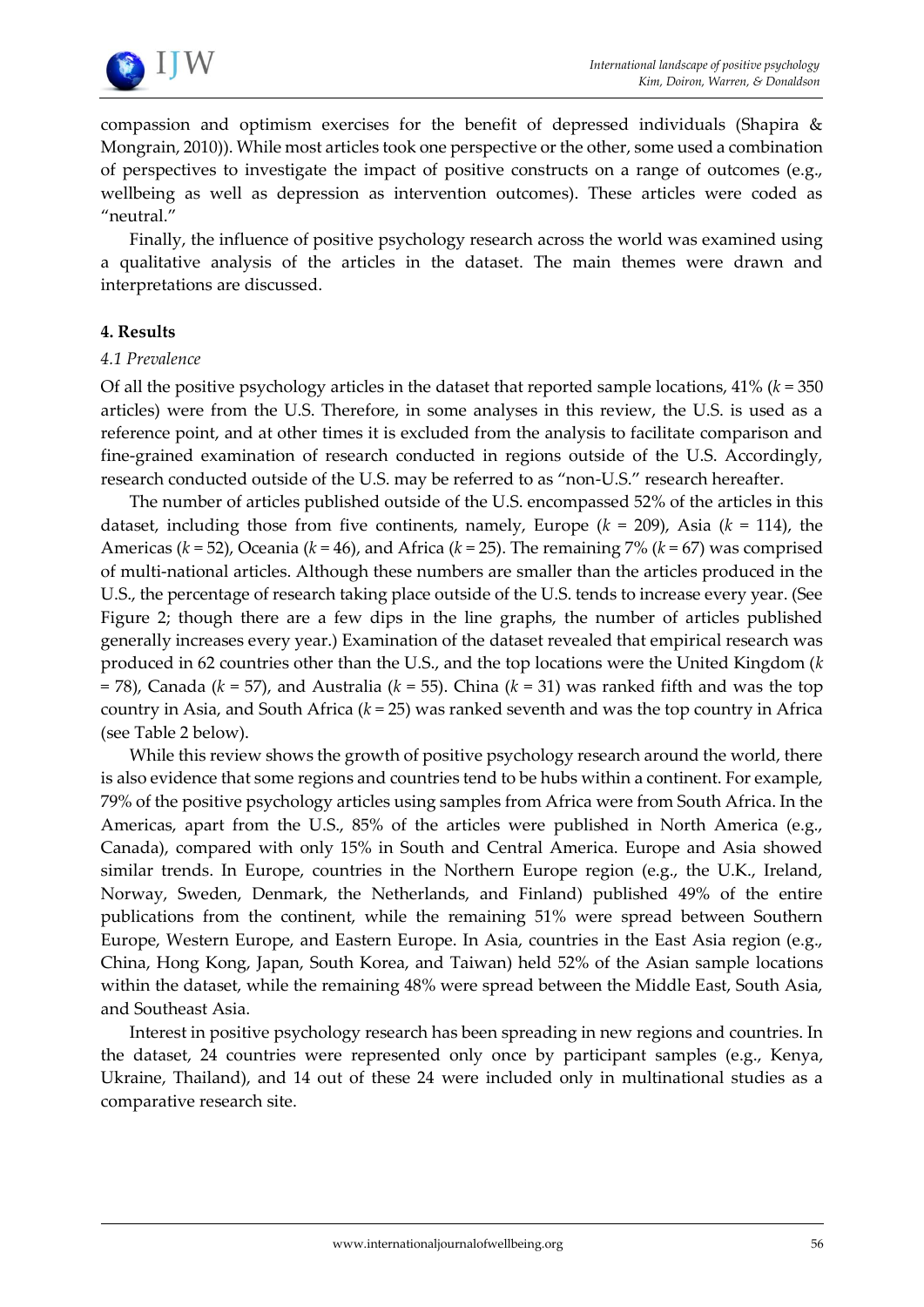

| Country                                     | Region                   | Number of      |
|---------------------------------------------|--------------------------|----------------|
|                                             |                          | Publications   |
| UK                                          | Northern Europe          | 78             |
| Canada                                      | Northern America         | 57             |
| Australia                                   | Oceania                  | 55             |
| Germany                                     | Western Europe           | 36             |
| China                                       | East Asia                | 31             |
| Spain                                       | Southern Europe          | 25             |
| Israel                                      | Middle East/North Africa | 25             |
| South Africa                                | South Africa             | 25             |
| Netherlands                                 | Northern Europe          | 23             |
| Switzerland                                 | Western Europe           | 20             |
| Italy                                       | Southern Europe          | 16             |
| India                                       | South Asia               | 14             |
| Sweden                                      | Northern Europe          | 13             |
| Japan, Taiwan                               | East Asia                | 11             |
| Norway                                      | Northern Europe          | 11             |
| Belgium                                     | Western Europe           | 9              |
| Hong Kong                                   | East Asia                | $\,8\,$        |
| South Korea                                 | East Asia                | 8              |
| Turkey                                      | Eastern Europe           | 7              |
| Iran                                        | Middle East/North Africa | 7              |
| New Zealand                                 | Oceania                  | 6              |
| Singapore                                   | Southeast Asia           | 6              |
| Russia                                      | Eastern Europe           | 5              |
| Denmark                                     | Northern Europe          | 5              |
| <b>Brazil</b>                               | South & Central America  | 5              |
| Romania                                     | Eastern Europe           | 4              |
| Ireland                                     | Northern Europe          | 4              |
| Austria                                     | Western Europe           | $\overline{4}$ |
| Croatia                                     | Eastern Europe           | 3              |
| Finland                                     | Northern Europe          | 3              |
| France                                      | Western Europe           | 3              |
| Poland                                      | Eastern Europe           | $\overline{c}$ |
| Argentina                                   | South & Central America  | 2              |
| Indonesia. Malaysia                         | Southeast Asia           | 2              |
| Portugal, Greece                            | Southern Europe          | 2              |
| Cameroon, Nigeria                           | Central & Western Africa | 1              |
| Kenya, Malawi, Tanzania, Uganda, Zimbabwe   | East Africa              | 1              |
| Hungary, Kosovo, Serbia                     | Eastern Europe           | 1              |
| Kuwait, Afghanistan, Algeria, Jordan, Egypt | Middle East/North Africa | 1              |
| Northern Ireland                            | Northern Europe          | 1              |
| El Salvador, Nicaragua, Bolivia             | South & Central America  | 1              |
| Lesotho                                     | South Africa             | 1              |
| Pakistan                                    | South Asia               | 1              |
| Thailand                                    | Southeast Asia           | 1              |
| Malta                                       | Southern Europe          | 1              |

# **Table 2. Number of publications by country**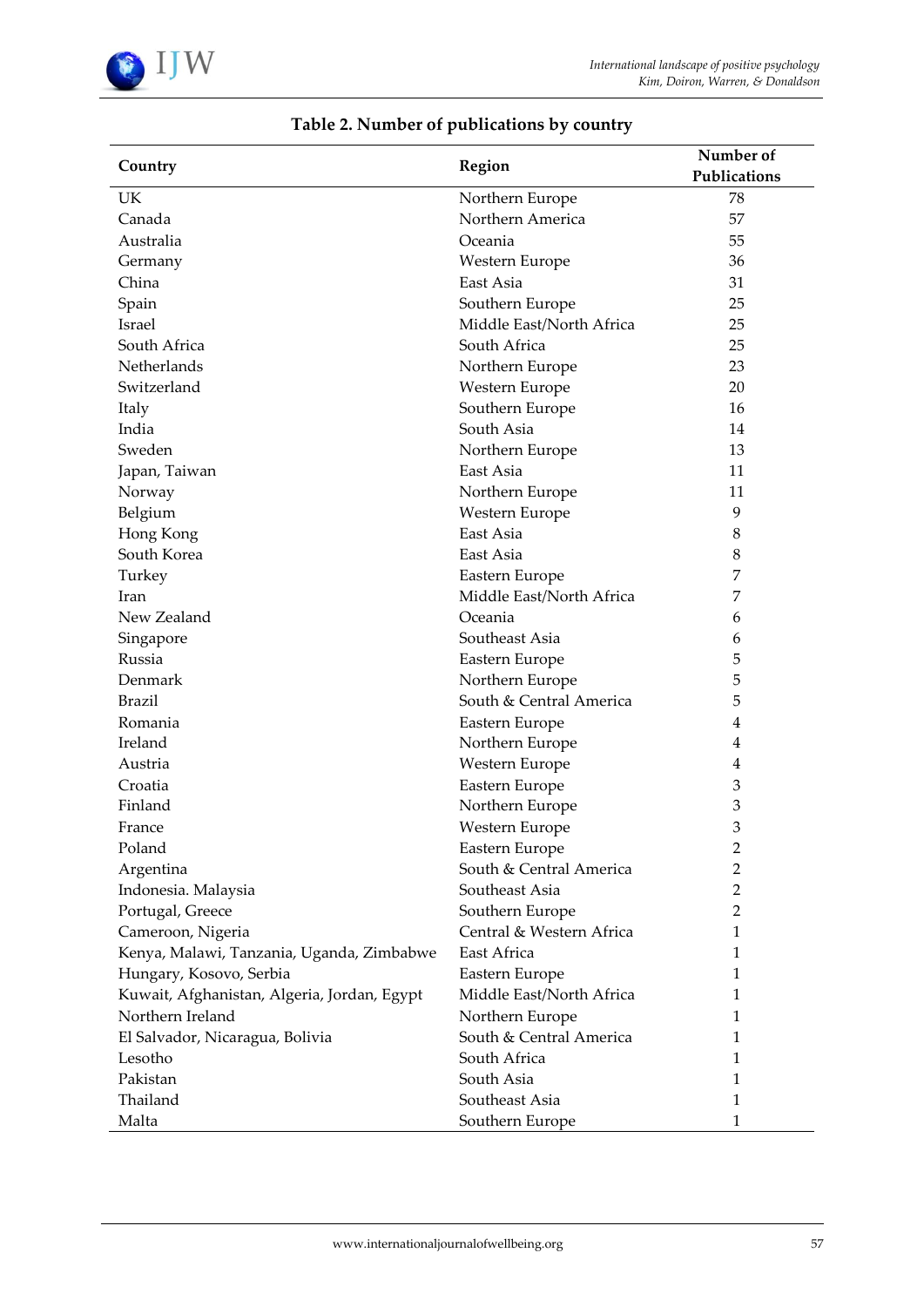

#### *4.2 Characteristics*

To understand the characteristics of positive psychology across regions, we coded the methodologies used in the articles by continents (see Table 3). We analyzed various aspects of methodologies, including research method, level of analysis, study design, and scale research. Table 3 summarizes the use of methods and design of research in each continent. The results largely confirmed the trend of conducting much quantitative, individual-level, correlational and cross-sectional research but also show the effort of using various other methods and designs in each region.

|                       | Africa<br>$n = 25$  | Americas<br>$n = 52$     | Asia<br>$n = 114$        | Europe<br>$n = 209$      | Oceania<br>$n=46$        | <b>US</b><br>$n = 350$ | Multi<br>$n = 67$        | Total (%)   |
|-----------------------|---------------------|--------------------------|--------------------------|--------------------------|--------------------------|------------------------|--------------------------|-------------|
| Research Method       |                     |                          |                          |                          |                          |                        |                          |             |
| Quantitative          | 15(60a)             | 34(65)                   | 96 (84)                  | 171 (81)                 | 28(60)                   | 287 (82)               | 49 (73)                  | 680 (78.8b) |
| Qualitative           | 7(28)               | 8(15)                    | 8(7)                     | 22(11)                   | 9(20)                    | 26(7)                  | 10(15)                   | 90(10.4)    |
| Mixed                 | 3(12)               | 9(17)                    | 9(8)                     | 16(8)                    | 9(20)                    | 34(10)                 | 8(12)                    | 88 (10.2)   |
| Missing               | $\equiv$            | 1(2)                     | 1(1)                     | $\overline{a}$           |                          | 3(1)                   | $\overline{\phantom{0}}$ | 5(0.6)      |
| Level of Analysis     |                     |                          |                          |                          |                          |                        |                          |             |
| Individual            | 21 (84)             | 44 (85)                  | 92 (81)                  | 175 (84)                 | 37 (80)                  | 313 (89)               | 48 (72)                  | 730 (84.6)  |
| Dyad                  | $\boldsymbol{0}$    | 1(2)                     | 4(4)                     | 3(1)                     | 1(2)                     | 7(2)                   | 2(3)                     | 18(2.1)     |
| Group                 | 1(4)                | 3(6)                     | 11(10)                   | 17(8)                    | 4(9)                     | 13(4)                  | 2(3)                     | 51(5.9)     |
| Organization          |                     | 1(2)                     | $\overline{\phantom{a}}$ | 3(1)                     | $\overline{\phantom{a}}$ | 5(1)                   | $\overline{\phantom{a}}$ | 9(1)        |
| Nation                | 1(4)                | $\overline{\phantom{a}}$ | $\overline{\phantom{a}}$ | $\overline{\phantom{a}}$ | $\overline{\phantom{a}}$ | 1(0)                   | 8(12)                    | 10(1.2)     |
| Activity/Event        |                     | 1(2)                     | 1(1)                     | 5(1)                     | 1(2)                     | 4(1)                   | 2(3)                     | 14(1.6)     |
| Multi-level           | 2(8)                |                          | 5(5)                     | 3(1)                     | 3(7)                     | 4(1)                   | 4(6)                     | 21(2.4)     |
| Missing               | $\bar{\phantom{a}}$ | 2(4)                     | 1(1)                     | 3(1)                     | $\equiv$                 | 3(1)                   | 1(3)                     | 10(1.2)     |
| <b>Study Design 1</b> |                     |                          |                          |                          |                          |                        |                          |             |
| Correlational         | 19 (76)             | 35(67)                   | 84 (74)                  | 157(75)                  | 24(52)                   | 253 (72)               | 55 (82)                  | 627 (72.7)  |
| Experimental          | 1(4)                | 4(7)                     | 12(11)                   | 28(13)                   | 13(28)                   | 44 (13)                | 2(3)                     | 104(12.1)   |
| Quasi-                | 2(8)                | 6(12)                    | 13(11)                   | 17(8)                    | 4(9)                     | 38(11)                 | 5(7)                     | 85 (9.8)    |
| Experimental          |                     |                          |                          |                          |                          |                        |                          |             |
| Missing               | 3(12)               | 7(13)                    | 5(4)                     | 7(3)                     | 5(11)                    | 15(4)                  | 5(7)                     | 47(5.4)     |
| <b>Study Design 2</b> |                     |                          |                          |                          |                          |                        |                          |             |
| Cross-Sectional       | 20(80)              | 34(65)                   | 90 (79)                  | 152 (73)                 | 28(61)                   | 260 (74)               | 62 (93)                  | 646 (74.9)  |
| Longitudinal          | 1(4)                | 9(17)                    | 15(13)                   | 40 (19)                  | 10(22)                   | 55(16)                 | 2(3)                     | 132 (15.3)  |
| Others                | 2(8)                | 4(8)                     | 8(7)                     | 16(8)                    | 6(13)                    | 28(8)                  | $\boldsymbol{0}$         | 64 (7.4)    |
| Missing               | 2(8)                | 5(10)                    | 1(1)                     | 1(0)                     | 2(4)                     | 7(2)                   | 3(4)                     | 21(2.4)     |
| <b>Scale Research</b> |                     |                          |                          |                          |                          |                        |                          |             |
| Scale                 | 1(4)                |                          | $\boldsymbol{0}$         | 4(2)                     |                          | 8(2)                   | 2(3)                     | 20(2.3)     |
| Development           |                     | 3(6)                     |                          |                          | 2(4)                     |                        |                          |             |
| Scale Validation      | 3(12)               | 3(6)                     | 13(11)                   | 6(3)                     | 1(2)                     | 15(4)                  | 7(10)                    | 48(5.6)     |
| Both                  | 1(4)                | 1(2)                     | 3(3)                     | 6(3)                     | $\boldsymbol{0}$         | 9(3)                   | 4(6)                     | 24(2.8)     |
| Neither               | 20(80)              | 43 (83)                  | 97 (85)                  | 191 (91)                 | 42 (91)                  | 315 (90)               | 52 (90)                  | 760 (88.1)  |
| Missing               | $\qquad \qquad -$   | 2(4)                     | 1(1)                     | 2(1)                     | 1(2)                     | 3(1)                   | 2(3)                     | 11(1.3)     |

| Table 3. Methodologies by continent (%) |  |
|-----------------------------------------|--|
|-----------------------------------------|--|

*Note:* a Percentage of number of each method out of total number of articles within the continent. Percentages may not add up to 100 within each continent, as we rounded up .5 or above for individual scores; b percentage of number of each method out of total number of articles ( $k = 863$ ).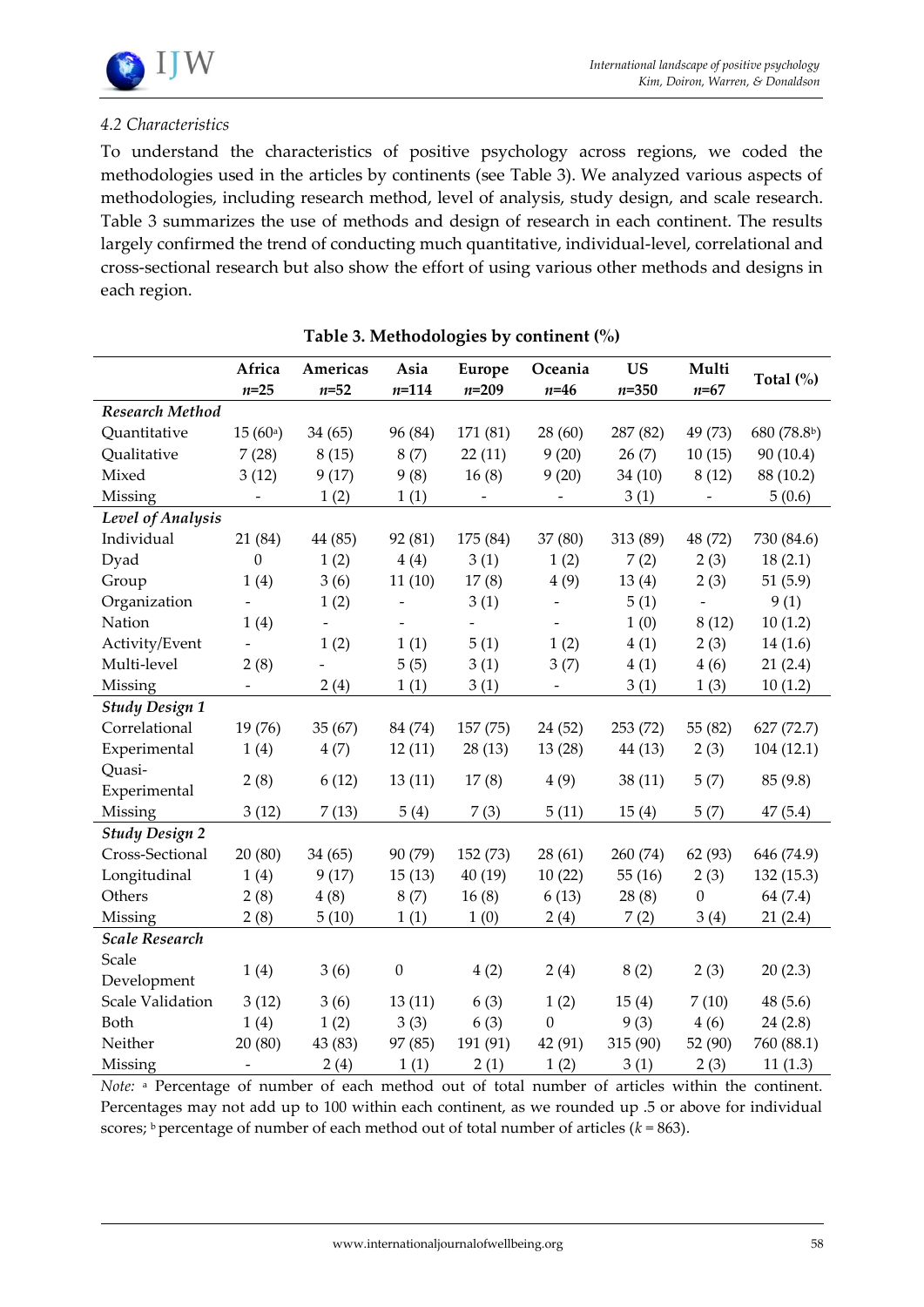

#### *4.3 Topics*

We analyzed the topics of research as another characteristic of positive psychology research in regions. The independent and dependent variables of articles were coded and analyzed to identify topics and constructs studied across continents. Themes that emerged across regions and continents were used to create extensive lists of topics studied as predictors or outcomes, and their frequency was calculated. Popular themes and topics unique to each continent were identified.

*Predictors.* Topic analysis across continents indicated that *gratitude* (*k* = 35) and *personality* variables (e.g., Big Five;  $k = 15$ ) were the most commonly studied predictors among all regions (see Table 4 below).

In Asian studies, *emotional intelligence*  $(k = 3)$ , *stability and balance*  $(k = 2)$ , and *savoring*  $(k = 2)$ were the main predictors of interest beyond the variables commonly used in positive psychology research across regions. In African studies, *violence and trauma* (*k* = 3) were most commonly studied. In the Americas, *compassion*  $(k = 2)$  and *positive behavior support*  $(k = 2)$  were commonly studied, while in Europe *engagement* (*k* = 5) was. In Oceania, *coaching interventions* (*k* = 7) were a commonly studied predictor, and in the U.S., *leisure* (*k* = 9), *courage* (*k* = 8)*,* and *autonomy* (*k* = 6) were among the unique top ten predictors beyond the variables commonly studied in positive psychology in general.

*Outcomes.* The dependent variables again showed some unique patterns in each region. Predictably, the dependent variables found in common across all regions are among the most commonly investigated topics in positive psychology overall (Donaldson et al., 2015; see Table 4 above), including *wellbeing* (*k* = 149)*, life satisfaction* (*k* = 91)*, positive/negative affect* (*k* = 87)*, happiness*  (*k* = 60)*,* and *resilience* (*k* = 28). In research from Asia, *social acceptance* (*k* = 2)*, self-efficacy* (*k* = 2), and *post-traumatic stress* (*k* = 2) were unique among the top dependent variables. In Africa, *coping and recovery* (*k* = 2) were commonly studied, while in Europe, *anxiety* (*k* = 11) and the concept of *flow* (Csikszentmihalyi, 1990; *k =* 5) were common outcomes of interest. In the Americas, *values* (*k*  = 2) and *humor* (*k* = 2) were commonly studied outcomes, in Oceania, *positive youth development* (*k*  = 6) and *positive relationships* (*k* = 2) were commonly studied, and in the U.S., *achievement* (*k* = 8)*, attenuating of risk behaviors* (*k* = 7), *purpose* (*k* = 6), and *altruism* (*k* = 5) were relatively common outcome variables.

*Positive or Deficit Perspective.* Overall, 46% of the articles in the dataset (*k* = 397) took a positive perspective, 29% (*k* = 251) took a deficit perspective, and 25% used both positive and deficit perspectives (*k* = 215). The highest percentages of a deficit approach (40% of articles) were from Africa and the Americas ( $k = 10$ ,  $k = 21$  respectively). The highest percentages of positive approaches were from Oceania (56%; *k* =26) and multinational studies (57%, *k* = 38). See Table 5 below for exact frequencies.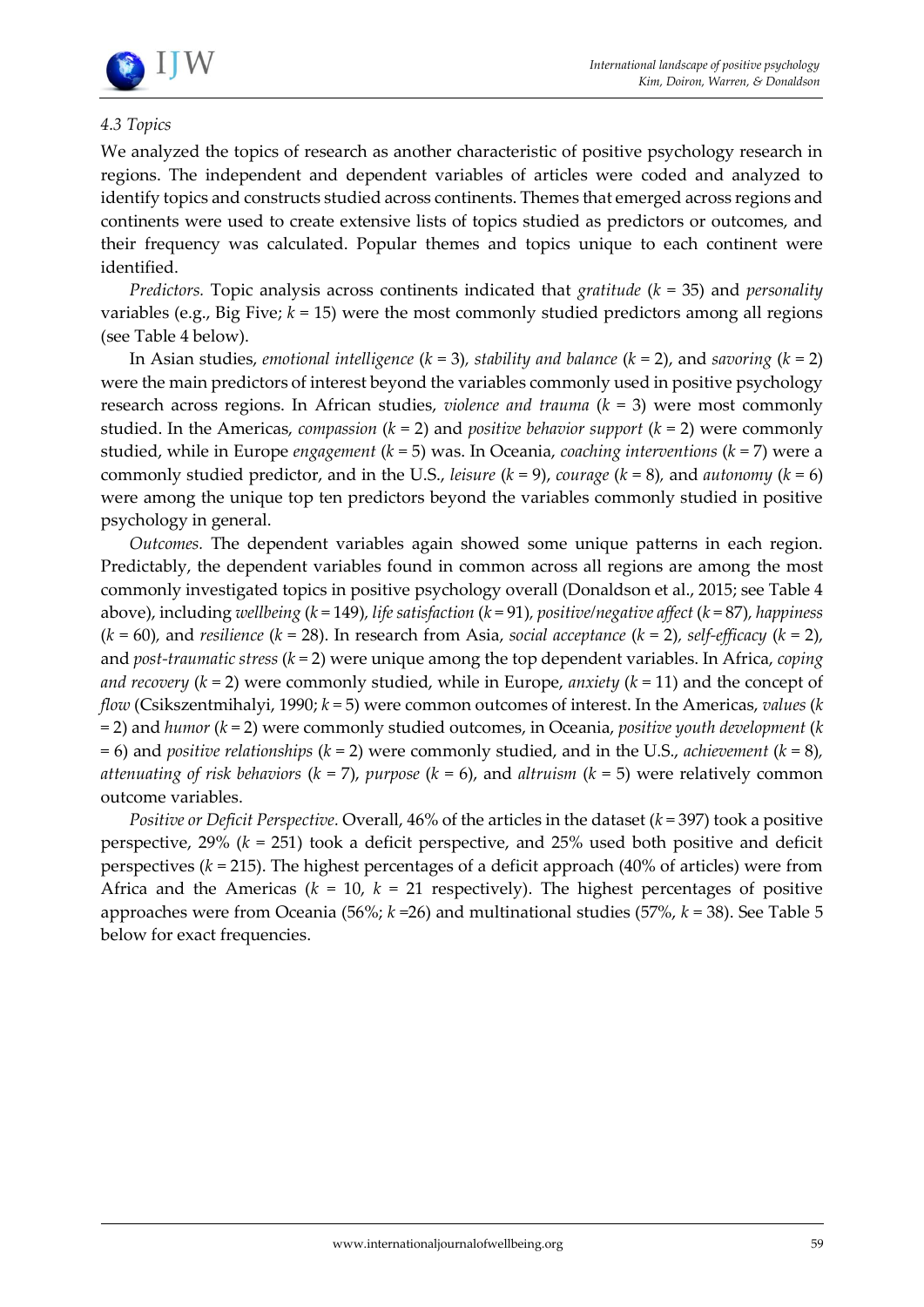

|                | Predictors                                                                                                                                                                                              | Outcomes                                                                                                                                                                                                        |
|----------------|---------------------------------------------------------------------------------------------------------------------------------------------------------------------------------------------------------|-----------------------------------------------------------------------------------------------------------------------------------------------------------------------------------------------------------------|
| Common         | Gratitude (35)<br>Personality (15)                                                                                                                                                                      | Wellbeing (149)<br>Life Satisfaction (91)<br>Positive or negative affect (87)<br>Happiness (60)<br>Depression (48)<br>Health (39)<br>Resilience (28)                                                            |
| Asia           | Emotional intelligence (3)<br>Neuroticism (3)<br>Resilience (3)<br>Positive external-concept (2)<br>Savoring (2)<br>Self-concept (2)<br>Stability/Balance (2)<br>Trust $(2)$<br>Attributional style (2) | Employability (2)<br>Social acceptance (2)<br>Post-traumatic stress (2)<br>Self-efficacy (2)                                                                                                                    |
| Africa         | Violence/Trauma (3)                                                                                                                                                                                     | Coping/Recovery (2)                                                                                                                                                                                             |
| Americas       | Motivation (3)<br>Compassion (2)<br>Psychological resources (2)<br>Positive behavior support (2)                                                                                                        | Moral excellence (2)<br>Self-acceptance (2)<br>Values (2)<br>Humor (2)<br>Turnover (2)                                                                                                                          |
| Europe         | Engagement (5)                                                                                                                                                                                          | Anxiety (11)<br>Flow(5)                                                                                                                                                                                         |
| Oceania        | Coaching (7)<br>Calling (2)                                                                                                                                                                             | Positive youth development (6)<br>Floundering (2)<br>Parenting style (2)<br>Positive relationships (2)<br>Flourishing (2)                                                                                       |
| Multi-national | Power/Powerlessness (3)<br>Eudaimonic and hedonic dispositions (2)                                                                                                                                      | Approach/avoidance (3)<br>Emotional disclosure (3)<br>Meditation/mindfulness (3)                                                                                                                                |
| <b>US</b>      | Leisure (9)<br>Courage (8)<br>Humility (7)<br>Attachment (7)<br>Self-regulation (7)<br>Autonomy (6)<br>Post-traumatic growth (5)                                                                        | Achievement (8)<br>Organizational commitment (7)<br>Attenuating risk behavior (7)<br>Courage (6)<br>Purpose (6)<br>Altruism (5)<br>Creativity (5)<br>Effort $(5)$<br>Adjustment (5)<br>Prosocial activities (5) |

# **Table 4. Frequencies of predictors and outcomes across continents/regions**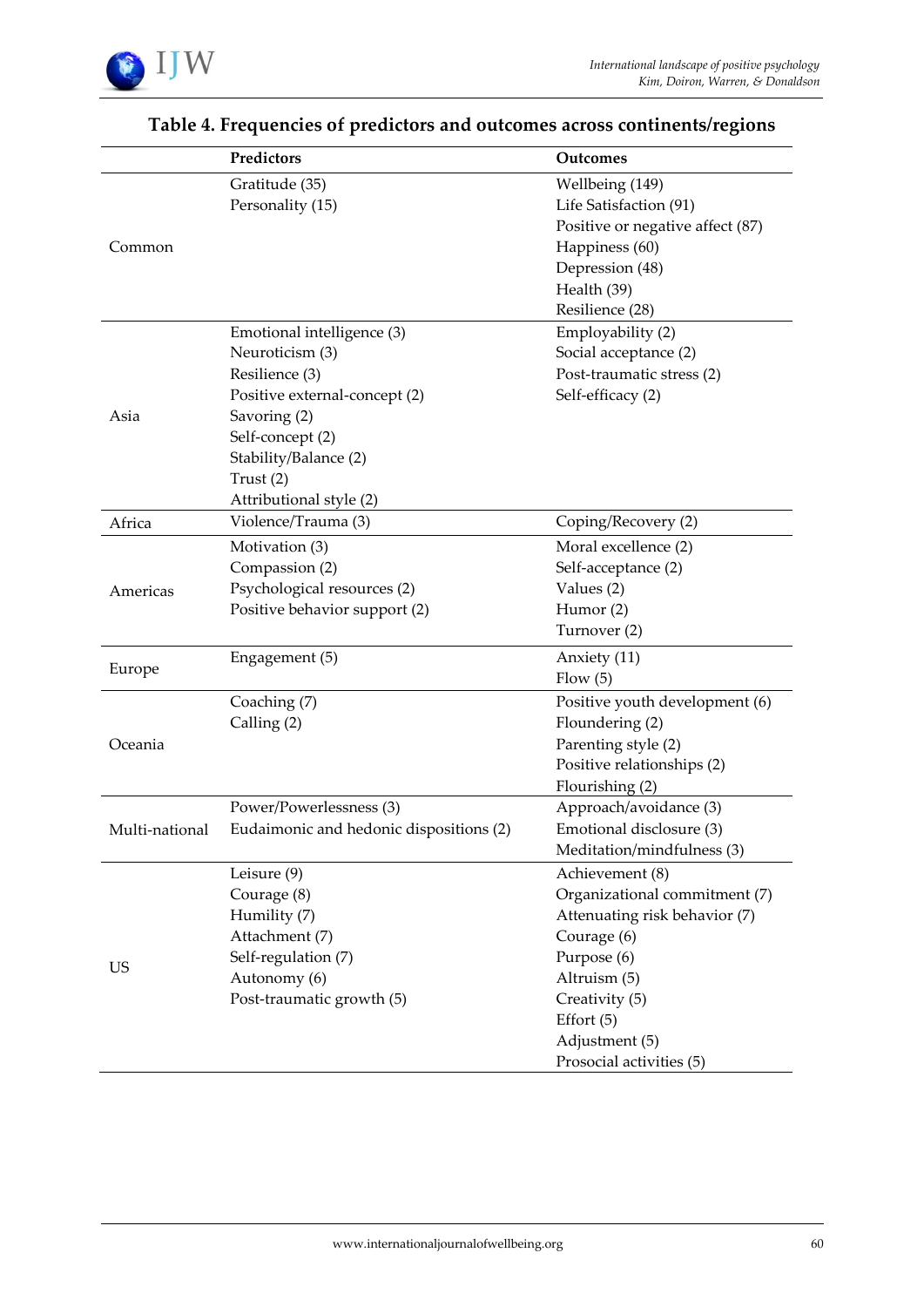|          | Africa   | Americas | Asia      | Europe    | Oceania  | US        | Multi    | Total $(\%)$ |
|----------|----------|----------|-----------|-----------|----------|-----------|----------|--------------|
|          | $(k=25)$ | $(k=52)$ | $(k=114)$ | $(k=209)$ | $(k=46)$ | $(k=350)$ | $(k=67)$ |              |
| Positive | 10(40)   | 18(35)   | 55(48)    | 88 (42)   | 26(57)   | 162 (46)  | 38 (57)  | 397 (46)     |
| Neutral  | 4 (16)   | 13(25)   | 22(19)    | 52(25)    | 9(20)    | 97(28)    | 17(25)   | 215(24.9)    |
| Deficit  | 10(40)   | 21 (40)  | 37(32)    | 69(33)    | 11(24)   | 91 (26)   | 12(18)   | 251(29.1)    |

*Indigenous Issues.* The results from the analysis of indigenous issues demonstrated that some positive psychologists are addressing pertinent and socially relevant local events. This shows the potential of positive psychology to address the pressing events that affect people's lives all over the world, although the actual number of articles including local topics is small in this analysis  $(k = 44$ ; see Table 6 for frequency of topics).

|                | Post-traumatic stress (Israel: 2)         |  |  |  |  |  |
|----------------|-------------------------------------------|--|--|--|--|--|
|                | Burnout (China: 1)                        |  |  |  |  |  |
|                | Migrant workers (China: 1)                |  |  |  |  |  |
|                | Economic transition (China: 1)            |  |  |  |  |  |
| Asia           | Earthquake survivors (Indonesia: 1)       |  |  |  |  |  |
|                | Children exposed to war (Afghanistan: 1)  |  |  |  |  |  |
|                | Cumulative adversity (Israel: 1)          |  |  |  |  |  |
|                | Missile attacks (Israel: 1)               |  |  |  |  |  |
|                | Mystical experiences of Muslims (1)       |  |  |  |  |  |
|                | Cultural groups in South Africa (4)       |  |  |  |  |  |
| Africa         | HIV/AIDS (South Africa: 2)                |  |  |  |  |  |
|                | African-centered coping (South Africa: 1) |  |  |  |  |  |
| Americas       | Trash pickers (Nicaragua: 1)              |  |  |  |  |  |
|                | First Nations cultural trauma (Canada: 1) |  |  |  |  |  |
|                | Terrorism (Spain: 2)                      |  |  |  |  |  |
| Europe         | HIV/AIDS (Russia: 1)                      |  |  |  |  |  |
|                | Football supporters (England: 1)          |  |  |  |  |  |
| Oceania        | Indigenous students (Australia: 1)        |  |  |  |  |  |
| Multi-National |                                           |  |  |  |  |  |
|                | Minority issues of races (9)              |  |  |  |  |  |
|                | September 9/11 (4)                        |  |  |  |  |  |
|                | Hurricane Katrina (3)                     |  |  |  |  |  |
| US             | College campus shooting (1)               |  |  |  |  |  |
|                | Low-income Housing in NYC (1)             |  |  |  |  |  |
|                | No Child Left Behind (1)                  |  |  |  |  |  |
|                | War refugees (1)                          |  |  |  |  |  |

#### **Table 6. Frequencies of local topics studied**

For example, in Asia, some research in the Middle East had focused on trauma and posttraumatic stress in response to chronic violence. Some studies in China had examined the response of migrant workers and their children to the large economic transition that has taken place over the past decade, as well as the associated stigma. In the Americas, study samples included trash pickers in Nicaragua and Aboriginal students in Canada. In Europe, research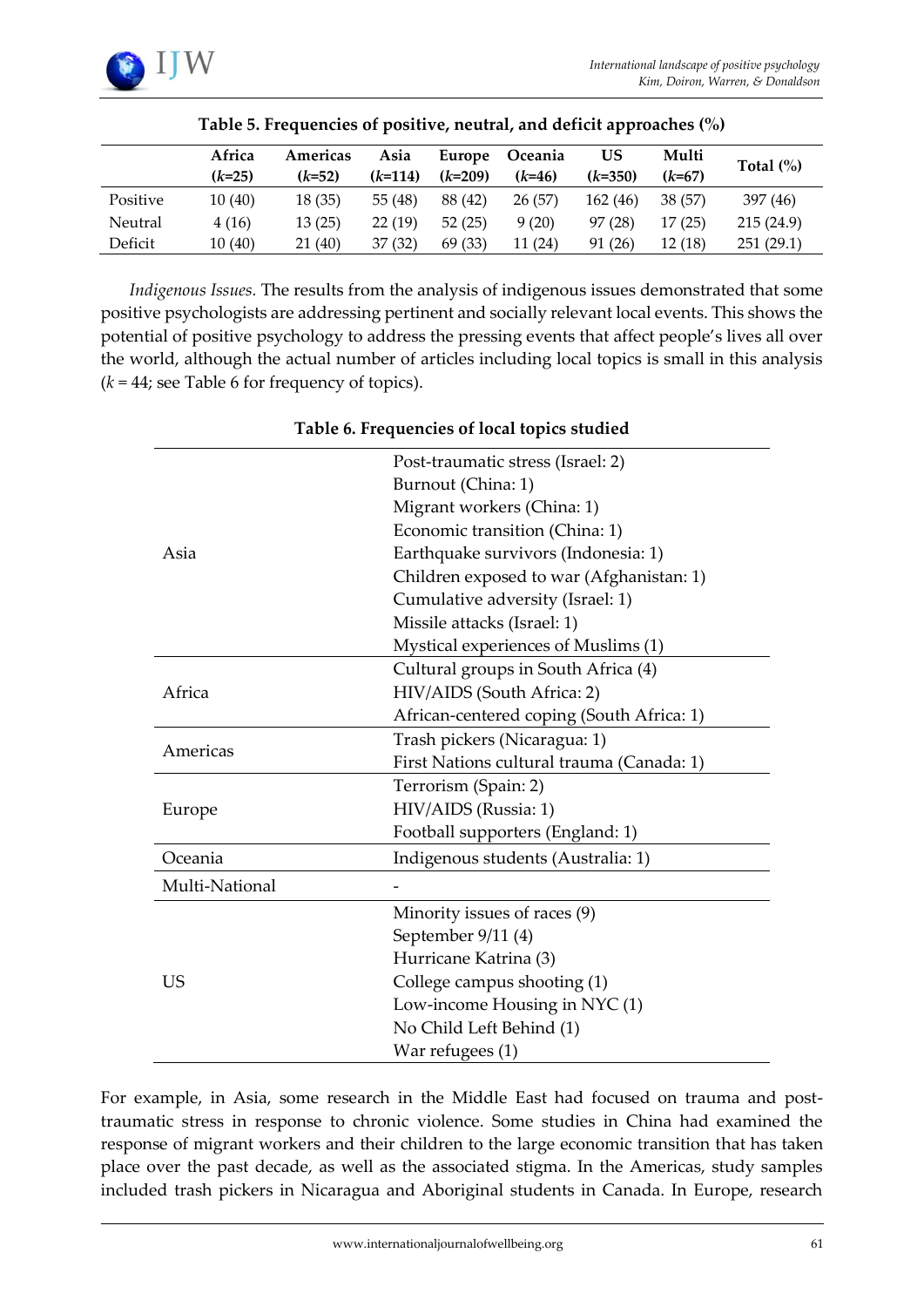

investigated the impact of terrorism in Spain. In South Africa, a commonly studied topic of research involved the comparison of various ethnic groups and tribes that live together in the country. Studies in the U.S. included research on race and ethnicity issues (e.g., African Americans, immigrants) as well as the impact of the terrorist attack on September 11, 2001 and Hurricane Katrina in 2005.

#### *4.4 Influences*

We closely examined articles that demonstrated how positive psychology research is influencing the lives of individuals, groups, and nations. Accordingly, the findings from our qualitative review highlighted main themes that show how positive psychology research is making influential contributions and shifting the discourse across the world.

*Resilience after traumatic events.* Positive psychology has inspired research on the study of unexpected positive outcomes that emerge in the aftermath of man-made and natural disasters. One such area of research emerging in many locations around the world is the examination of resilience and benefit-finding after large-scale traumatic events such as terrorist attacks and earthquakes. Weeks after a terrorist attack in Spain, Vázquez and Hervás (2010) found that citizens were finding potential benefits (e.g., learning from the experience, meaning in life) in the aftermath of the attack, as well as experiencing positive reactions such as solidarity and a feeling of belonging to the nation. In a related vein, Hobfoll and his colleagues (2009; 2012) have focused on understanding how one can cultivate resilience and the ability to stay engaged and vigorous in life while facing the constant threat of trauma and violence on the West Bank and the Gaza Strip.

Another area of contribution of positive psychology research is the development of new constructs, and contextualized investigation of established constructs to capture how human strengths can provide a buffer against the effects of adversity. In a study of survivors of the 2009 earthquake in Indonesia, Lies, Mellor, and Hong (2014) found that hardiness and gratitude were negatively related to global distress and posttraumatic stress symptoms five and eight months after the earthquake, respectively.

*Resilience after disease or injury.* Experiencing a serious disease or a catastrophic injury is often traumatic for individuals and their families. Positive psychology research in this area has investigated strengths-based interventions and practices to buffer the impact, increase resilience, and actively cope with these conditions. The review by Casellas-Grau, Font, and Vives (2014) of 16 studies on positive psychology interventions for breast cancer patients demonstrated that well-designed interventions can help individuals with making meaning and sense of their condition, foster hope, and cultivate positive emotions. Similarly, there is a growing body of research on interventions fostering posttraumatic growth and benefit-finding with cancer patients and individuals with other traumatic health problems all over the world, including in China, Romania, and the UK (Ho, Chan, & Ho, 2004; Kállay, 2008; Oaksford, Frude, & Cuddihy, 2005).

Another key contribution of positive psychology research is on understanding the complexities of people living with HIV and AIDS, and developing interventions to alleviate their problems. Pecoraro et al. (2014) found that HIV patients facing stigma and discrimination were more likely to stay in treatment if desire to live, social support, spirituality, and positive thinking were present in their lives. In another instance, Wood, Theron, and Mayaba (2012) found that reading culturally relevant stories to children who had been orphaned by AIDS led to increased resilience.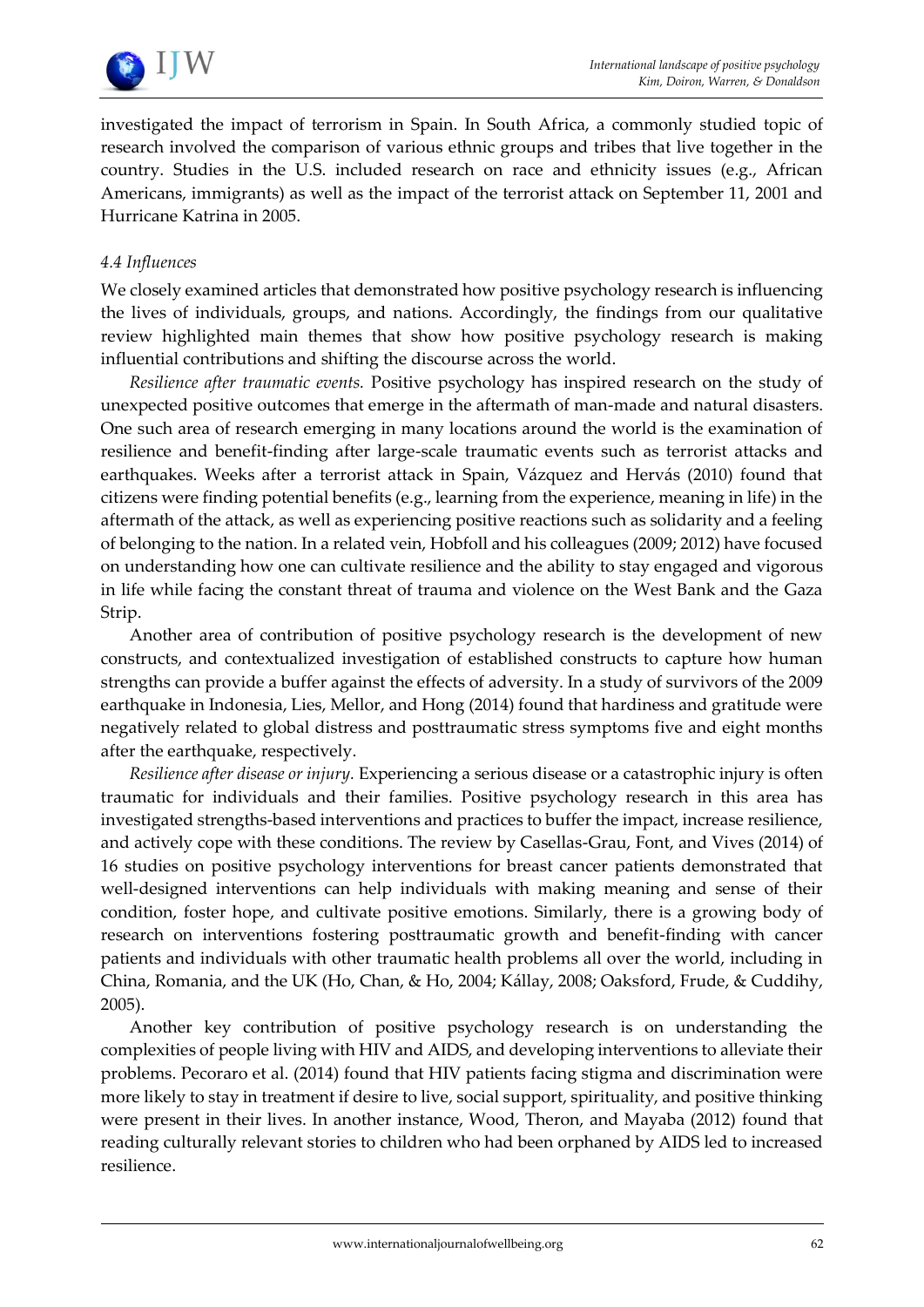

*Positive experiences of marginalized populations.* A small but promising body of positive psychology research is on recognizing positive emotions and strengths in marginalized populations. In dominant scholarly research and popular literature, marginalized populations have often been deemed as unhealthy, depressed, and frustrated (e.g., Choi, Miller, & Wilbur, 2009). However, contrary to popular notions, initial evidence suggests that marginalization from society itself does not necessarily predict negative affect and depression. Vázquez (2013) found that an impoverished and stigmatized population (i.e., trash pickers) also experienced high levels of happiness and optimism. According to their findings, these individuals tended to find pathways to happiness through familial relationships and having time to participate in relatively inexpensive leisure activities like reading, rather than through having a high income. This aligns with Biswas-Diener and Diener's (2006) findings on experience of happiness among slum dwellers in India.

Moreover, the positive psychological perspective has served as a unifying mechanism to organize and combine interventions for marginalized populations. Brendtro, Brokenleg, and Van Bockern (2005) suggested the Circle of Courage as a theme for interventions that promote significance, competence, power, and virtue among native people suffering from intergenerational cultural traumas. They stressed the importance of a strengths-based approach rather than deficit-focused approach to youth development and created a new space for development and implementation of positive-oriented programs and policies.

*Indicators of happiness across cultures.* Another way that positive psychologists are making an impact is through cross-cultural research that demonstrates the similarities and differences in indicators of happiness and wellbeing around the world. For example, Delle Fave, Brdar, Friere, Vella-Brodrick, and Wissing (2011) investigated the components of happiness across seven countries. The authors found that happiness was commonly defined as psychological balance or harmony and that social and familial relationships are the largest predictor of happiness. Brannan, Biswas-Diener, Mohr, Mortazavi, and Stein (2013) looked at the relationship between social support and wellbeing in Iran, Jordan, and the U.S. and found that family support predicted wellbeing in all three countries, while friend support was predictive only in the U.S. and Jordan. These findings highlight the nuances in the role of interaction between social relationships and culture on wellbeing. In other words, while social support is a common predictor of happiness and wellbeing across nations, there are cultural differences in the type and nature of social support necessary for greater wellbeing.

In another instance, Kormi-Nouri, Farahani, and Trost (2013) observed different relationships between affect and wellbeing in Sweden and Iran. As increased positive affect led to increased wellbeing among Swedish participants, a balance of positive and negative emotions led to higher wellbeing for the Iranian participants. This shows that while people around the world may have some similar predictors of happiness, there are often cultural differences in how these indicators operate in predicting happiness and wellbeing.

*Balance between positive and negative.* Positive psychology is often misunderstood as being concerned only with rosy aspects, while neglecting harsh realities of life (e.g., Fineman, 2006). Early proponents of positive psychology have insisted that the purpose of positive psychology is to balance positive and negative perspectives in the psychological sciences, and our review supports this. Positive psychology research has made important contributions in finding ways to strike a balance between the inherently positive and negative aspects of human experience and explain both. For example, Vallerand et al. (2008) showed that football supporters may experience both positive and negative consequences from their acts of team-support. Previous research encountered a "paradox," where supporters of sports teams are related to both positive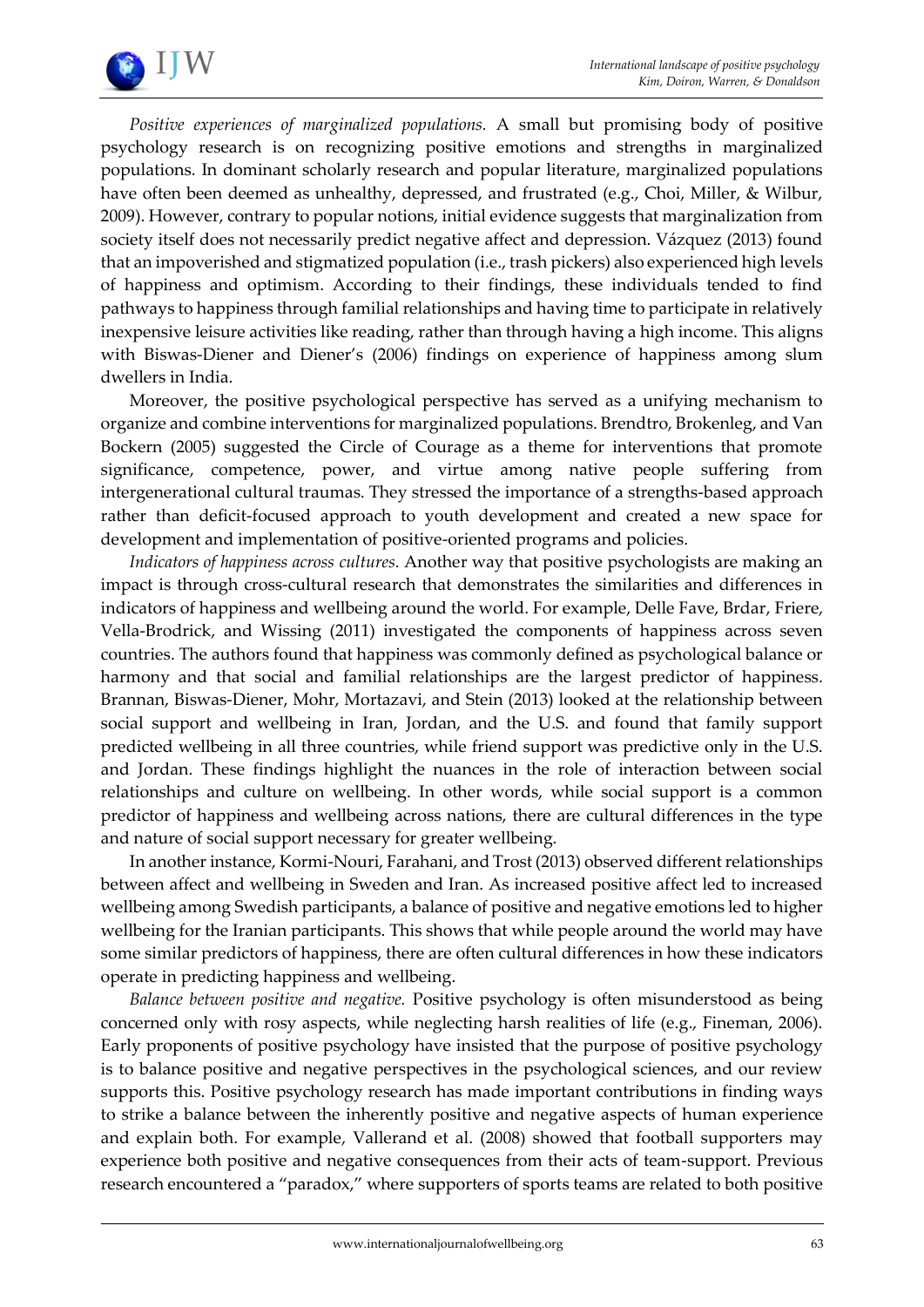

(e.g., psychological health) and negative (e.g., aggression) outcomes. Vallerand et al. (2008) adopted the Dualistic Model of Passion (Vallerand et al., 2003) and explained the paradox, such that individuals' passion types (i.e., harmonious or obsessive) predicted positive and negative consequences. This research presents a case where positive psychology not only argues for positive aspects of life, but equally encompasses both positive and negative aspects of a phenomenon in a single model. (For another example, see Keyes's (2003) Model of Languishing and Flourishing.)

#### **5. Discussion**

The purpose of this review was to understand the overall landscape of positive psychology research that has emerged in various regions across the world in the initial 17 years of the field and to examine the validity of some of the critiques of positive psychology. Thus, the review examined the prevalence, characteristics, and influence of empirical research in positive psychology across the world.

#### *5.1 Global presence*

Positive psychology was found to have a large and growing global presence and visibility. The analysis reveals that positive psychology is entering and making important contributions in the scholarly conversations and debates across a range of important societal issues around the world. Further, positive psychology is no longer a United States and Western phenomenon as much as a psychological science in general. Past reviews of research in psychological science have criticized that peer-reviewed psychological research is dominated by the United States and Westernized samples. For instance, Arnett (2008) found that 68% of samples of studies published in top journals of six sub-disciplines of psychology were from the United States, and 96% from Westernized countries. In contrast, in the current review, 41% of the samples in positive psychology studies were from the United States, and 70% from Westernized countries. Thus, while positive psychology has been criticized for ethnocentrism (Christopher & Hickinbottom, 2008), this review shows that it fares better than the psychological research included in Arnett (2008).

#### *5.2 Methodological relevance*

The analysis of methodologies used in the articles in the dataset reveals that the field is dominated by studies using quantitative, correlational, and individual-level analyses. While these tendencies are still observed, geographical analyses by continent indicate that preferences for methodologies show some variations within and across regions, depending on their contexts and regional concerns. For instance, research emerging from Africa has several qualitative studies that may be explained in part due to a strong history of storytelling and the resulting influence on the choice of research methods (e.g., Reitmaier, Bidwell, & Marsden, 2011). The research published in the U.S. showed a high percentage of individual-level analysis, and in Asia there was a good number of group-level analyses, potentially reflecting the cultural differences in individualism and collectivism (Hofstede, 1984). Finally, compared to other regions, in Oceania, a higher percentage of empirical studies employed mixed methods, longitudinal designs, experimental methods, and multi-level analyses. These are *prima facie* considered to be more desirable methodological practices in psychology, although the current analysis does not assess quality and rigor of individual studies. Future research should examine the determinants of the use of research methods among scholars.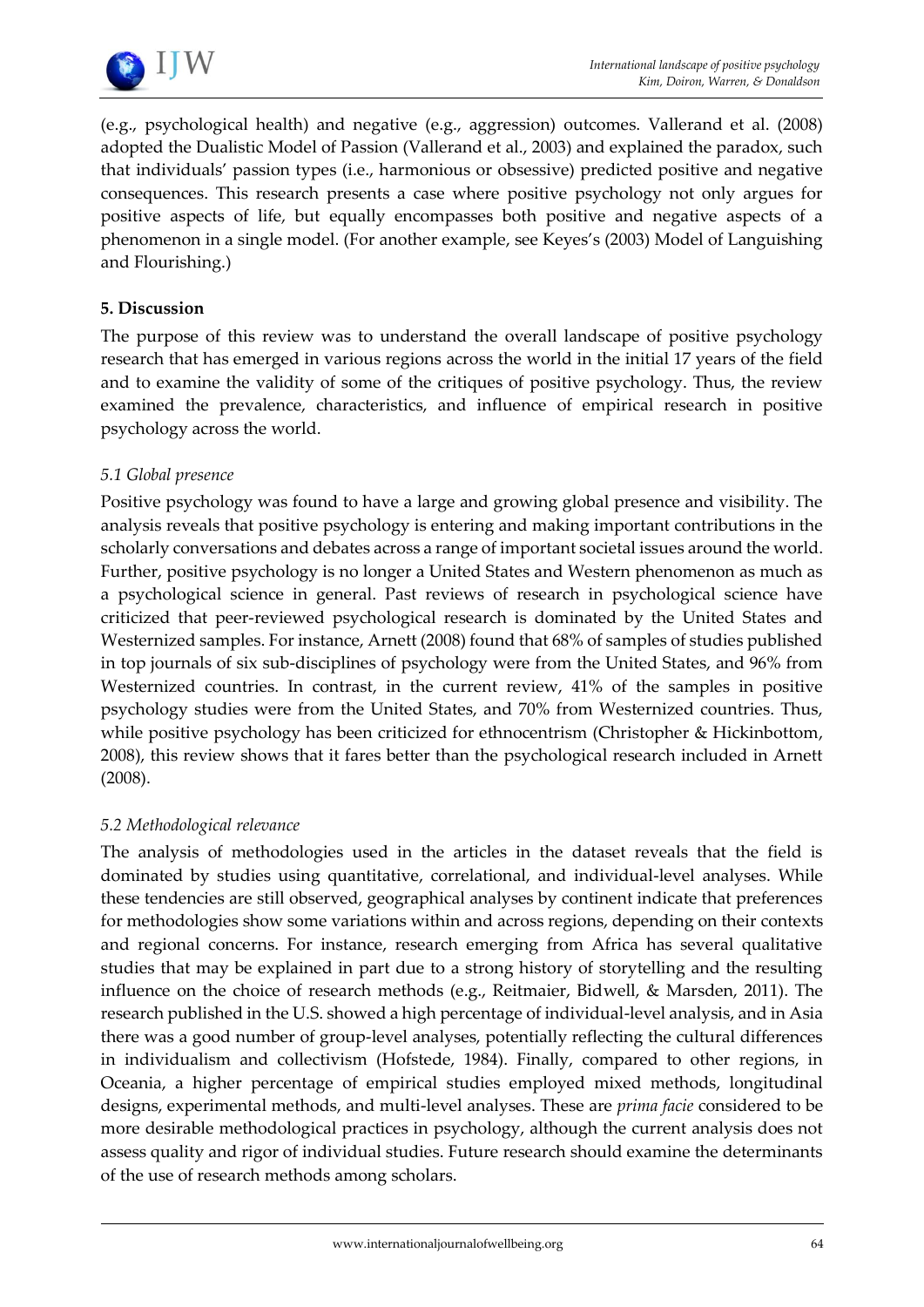## *5.3 Conceptual balance*

One of the most noteworthy findings from the analyses of topics and constructs studied was that research in positive psychology not only includes investigation of positive topics but also their interaction with and impact on psychological dysfunction (e.g., depression) and social issues (e.g., terrorism). This growing balance directly addresses one of the common concerns of positive psychology: that the field solely focuses on positivity, neglecting the negative reality of human life and society (Hackman, 2009). Further, cultural, social, and political issues and priorities in the regions influenced which constructs were studied and how this balance was achieved. A research interest in stability in Asian research might reflect the values of religious traditions (e.g., Buddhism, Hinduism), while predictors such as trauma and violence, and outcomes such as coping and recovery in African research point to the historical and political struggles in the region (e.g., civil war, drought, and famine). Similarly, the prevalence of posttraumatic stress and resilience as outcome variables in Asian research may reflect research on managing adversity arising from wars in the Middle East.

#### *5.4 Global relevance*

Positive psychology scholars have added value to past and established research on posttraumatic stress and recovery through exploration of the human aftermath of large-scale traumatic events (e.g., Vázquez & Hervás, 2010) and the resilience of individuals who have been affected by disease or injury (e.g., Casellas-Grau et al., 2014). These studies show that evidence-based interventions are being applied to the most pressing issues of our time, such as combating the effects of terrorism and the HIV/AIDS epidemic. The research indicates that happiness and strengths exist in human beings in any circumstance, not exclusively among wealthy, privileged individuals (e.g., Vazquez, 2013). Further, while happiness and wellbeing may be experienced and expressed through different means across populations, positive psychology research and interventions can help understand and improve the quality of life for all, regardless of their current life circumstances (Delle Fave et al., 2011).

#### *5.5 Strengths, limitations, and future directions*

The purpose of this review was to examine the global landscape of research in positive psychology in its initial years, and, as such, is the first large-scale analysis of its kind. As the articles for this review were extracted from several large electronic databases, it is expected that it provides a fairly reliable estimate of the state of the field. As positive psychology gets close to the end of its second decade of existence, this review provides a summary of the first 17 years of the field across the world and highlights the emergence of what might be termed as the next generation of positive psychology that is increasingly diverse, culturally responsive, contextual, and influential.

However, it is important to view this study in light of its limitations. The current investigation faces the limitations of previous reviews that have used similar methods (Donaldson & Ko, 2010; Donaldson et al., 2015; Rao & Donaldson, 2015; Rao et al., 2015). Specifically, it includes only research published in English, and therefore underestimates the breadth and depth of positive psychology's prevalence and impact around the world. Similarly, only research that explicitly identified with or situated itself in relation to positive psychology was included in this analysis. Thus, authors' identification with alternative labels for positive psychology, such as *psychofortology* in South Africa (Strümpfer, 2005), may have caused an underestimation of the global influence of positive psychology. In addition, the paper does not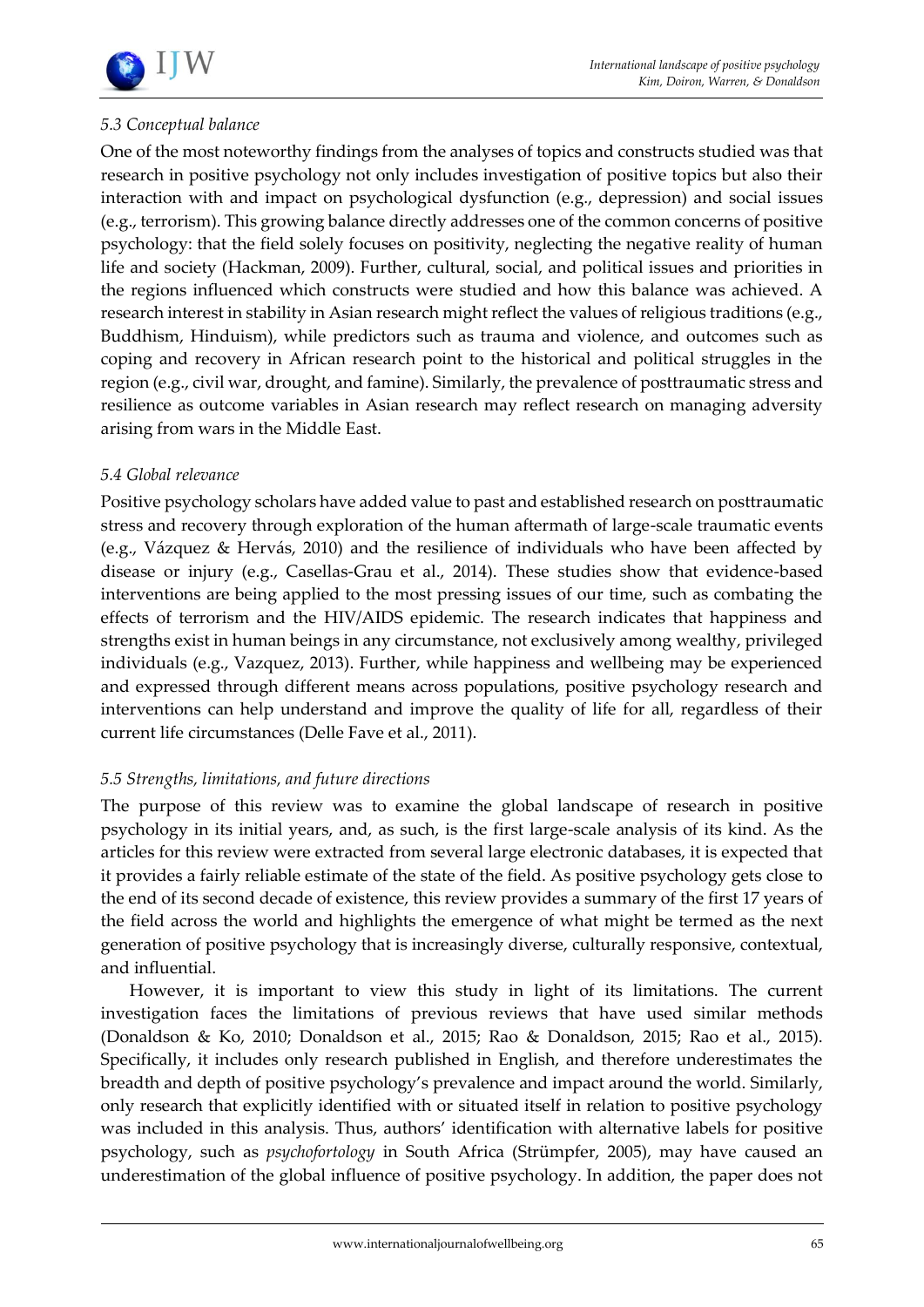

exhaustively cover all topics in positive psychology, and instead focuses on highlighting prominent trends, thereby inadvertently excluding some (e.g., wisdom).

Although the current analytical strategy emphasizes the research participants (i.e., where they are situated) so that it allows for commentary on the psychological phenomena of the people in the region, we acknowledge that using a different criterion (e.g., author location) would have enabled us to conduct other interesting analyses, such as patterns of multinational collaboration in scholarship. Future studies could explore this. Finally, the current study did not account for the *impact* of articles, which may be reflected in the impact factors of the journals or the number of citations of articles. Weighing the count of articles with a measure of impact may highlight regions that have few articles yet may have high impact on the field.

While the current study focused on presenting an international landscape of the field of positive psychology, future research can delve into some of the trends observed in this study to investigate the "why" and "how" of those trends. Future research can also conduct reviews of the later years of the field to compare and contrast the new trends to these initial years and examine the changes. As a broader suggestion based on our findings, we recommend increased focus on the development of a culturally responsive positive psychology. A key area for growth of the field is the development, measurement, and testing of constructs that are grounded in the social, economic, and political context of the region. Further, we call for increased cross-cultural comparative research that showcases the complex nature and multi-dimensionality of positive constructs and their relevance across cultures and contexts.

#### **6. Conclusion**

This study summarized the first 17 years of research in the field of positive psychology. While the field is still in nascence, scholars in positive psychology have made important progress across the world, giving rise to some general trends and regional perspectives. We anchored the analyses partially around the early criticisms of the field, which provide guidance for the future of positive psychology as an established field in psychology. Csikszentmihalyi (1993) noted that an individual or system develops and becomes richer through successfully balancing differentiation and integration. Differentiation involves pursuing uniqueness and distinguishing oneself from others, while integration entails unifying with others by creating something beyond oneself. Positive psychology as a field will benefit from this approach by cultivating cultural sensitivity regarding human life in different contexts and integrating a wide range of perspectives and approaches into a unified view.

#### **Acknowledgments**

Special thanks to Maria McManus and Annelise Austill, Claremont Graduate University, and Russell Donaldson, Redlands University, for assistance with coding and database management, and Noah Boyd, Joo Young Lee, and Scott Donaldson, Claremont Graduate University, for their helpful review and edits. A portion of this paper was awarded  $3<sup>rd</sup>$  place by the American Psychological Association's International Psychology Division (Division 52) at the Western Psychological Association Convention 2016.

#### **Authors**

Heejin Kim University of California, Irvine heejin.kim@uci.edu

Kathryn Doiron Claremont Graduate University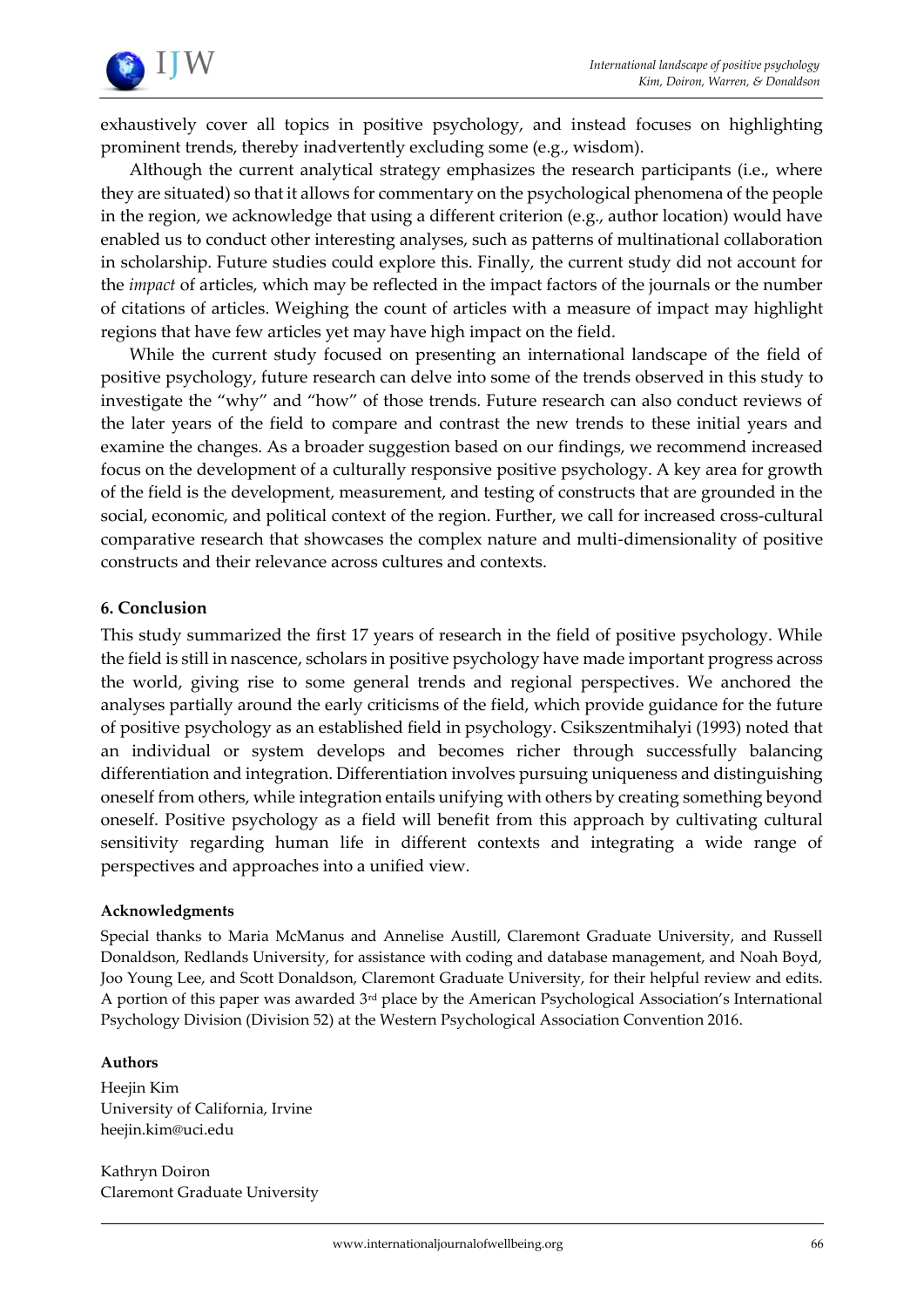

Meg A. Warren Claremont Graduate University Western Washington University

Stewart I. Donaldson Claremont Graduate University

#### **Publishing Timeline**

Received 30 July 2017 Accepted 5 February 2018 Published 13 July 2018

#### **References**

- Ackerman, C., Warren, M. A., & Donaldson, S. I. (2018). Scaling the heights of positive psychology: A systematic review of measurement. Unpublished Manuscript.
- Arnett, J. J. (2008). The neglected 95%: Why American psychology needs to become less American. *American Psychologist*, *63*, 602-614.<https://doi.org/10.1037/0003-066X.63.7.602>
- Becker, D., & Marecek, J. (2008). Positive psychology: History in the remaking? *Theory & Psychology*, *18*, 591–604[. https://doi.org/10.1177/0959354308093397](https://doi.org/10.1177/0959354308093397)

Biswas-Diener, R., & Diener, E. D. (2006). The subjective well-being of the homeless, and lessons for happiness. *Social Indicators Research, 76*, 185-205. <https://doi.org/10.1007/s11205-005-8671-9>

Borsari, B., & Carey, K. B. (2001). Peer influences on college drinking: A review of the research. *Journal of Substance Abuse*, *13*, 391-424. [https://doi.org/10.1016/S0899-3289\(01\)00098-0](https://doi.org/10.1016/S0899-3289(01)00098-0)

Brannan, D., Biswas-Diener, R., Mohr, C. D., Mortazavi, S., & Stein, N. (2013). Friends and family: A cross-cultural investigation of social support and subjective well-being among college students. *The Journal of Positive Psychology, 8,* 65-75.<https://doi.org/10.1080/17439760.2012.743573>

Brendtro, L., Brokenleg, M., & Van Bockern, S. (2005). The circle of courage and positive psychology. *Reclaiming Children and Youth, 14,* 130-136.

Casellas‐Grau, A., Font, A., & Vives, J. (2014). Positive psychology interventions in breast cancer. A systematic review. *Psycho‐Oncology, 23,* 9-19.<https://doi.org/10.1002/pon.3353>

Choi, J., Miller, A., & Wilbur, J. (2009). Acculturation and depressive symptoms in Korean immigrant women. *Journal of Immigrant and Minority Health, 11,* 13-19.<https://doi.org/10.1007/s10903-007-9080-8>

Christopher, J. C., & Hickinbottom, S. (2008). Positive psychology, ethnocentrism, and the disguised ideology of individualism. *Theory & Psychology, 18*, 563-589. <https://doi.org/10.1177/0959354308093396>

Coetzee, S., & Viviers, R. (2007). An overview of research on positive psychology in South Africa. *South African Journal of Psychology*, *37*, 470-490.<https://doi.org/10.1177/008124630703700307>

Csikszentmihalyi, M. (1990). *Flow: The psychology of optimal performance*. New York, NY: Cambridge University Press.

Csikszentmihalyi, M. (1993). *Evolving self.* New York, NY: HarperCollins.

Dahlsgaard, K., Peterson, C., & Seligman, M. P. (2005). Shared virtue: The convergence of valued human strengths across culture and history. *Review of General Psychology*, *9*, 203-213. <https://doi.org/10.1037/1089-2680.9.3.203>

- Delle Fave, A. D., Brdar, I., Freire, T., Vella-Brodrick, D., & Wissing, M. (2011). The eudaimonic and hedonic components of happiness: Qualitative and quantitative findings. *Social Indicators Research, 100*, 185-207[. https://doi.org/10.1007/s11205-010-9632-5](https://doi.org/10.1007/s11205-010-9632-5)
- Donaldson, S. I., Csikszentmihalyi, M., & Nakamura, J. (2011). *Applied positive psychology: Improving everyday life, health, schools, work, and society*. London, England: Routledge Academic.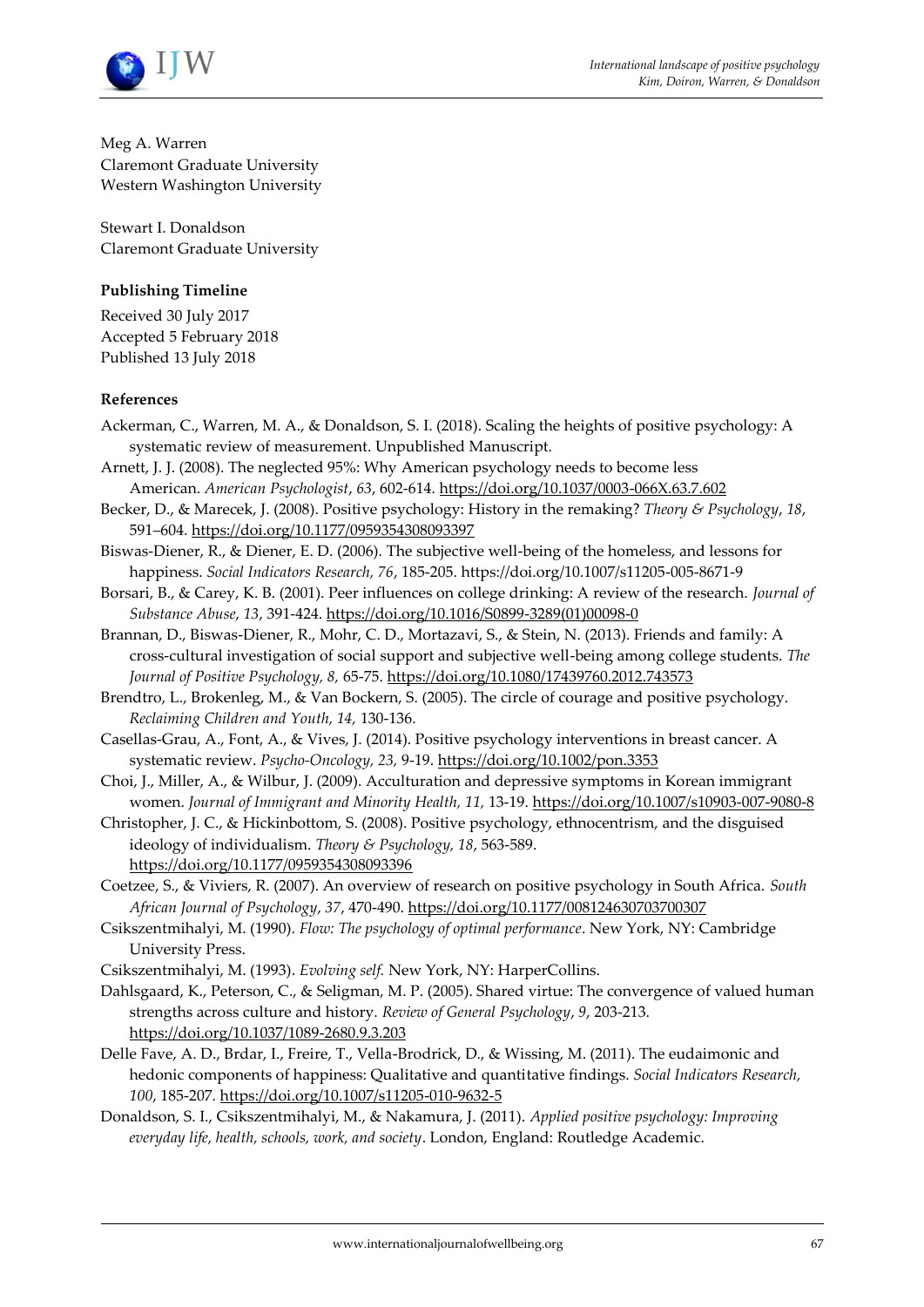

- Donaldson, S. I., Dollwet, M., & Rao, M. A. (2015). Happiness, excellence, and optimal functioning revisited: Examining the peer-reviewed literature linked to positive psychology. *The Journal of Positive Psychology, 10*, 185-195.<https://doi.org/10.1080/17439760.2014.943801>
- Donaldson, S. I., & Ko, I. (2010). Positive organizational psychology, behavior, and scholarship: A review of the emerging literature and evidence base. *The Journal of Positive Psychology, 5,* 177-191. <https://doi.org/10.1080/17439761003790930>

Eloff, I., Achoui, M., Chireshe, R., Mutepfa, M., & Ofovwe, C. (2008). Views from Africa on positive psychology. *Journal of Psychology in Africa*, *18*, 189-194.

- Fineman, S. (2006). On being positive: Concerns and counterpoints. *Academy of Management Review, 31*, 270-291[. https://doi.org/10.5465/amr.2006.20208680](https://doi.org/10.5465/amr.2006.20208680)
- Gable, S. L., & Haidt, J. (2005). What (and why) is positive psychology?. *Review of General Psychology*, *9*, 103-110[. https://doi.org/10.1037/1089-2680.9.2.103](https://doi.org/10.1037/1089-2680.9.2.103)

Hackman, J. R. (2009). The perils of positivity. *Journal of Organizational Behavior, 30*, 309-319. <https://doi.org/10.1002/job.587>

Ho, S. M., Chan, C. L., & Ho, R. T. (2004). Posttraumatic growth in Chinese cancer survivors. *Psycho‐ Oncology, 13,* 377-389. <https://doi.org/10.1002/pon.758>

Hobfoll, S. E., Johnson, R. J., Canetti, D., Palmieri, P. A., Hall, B. J., Lavi, I., & Galea, S. (2012). Can people remain engaged and vigorous in the face of trauma? Palestinians in the West Bank and Gaza. *Psychiatry, 75*, 60-75.<https://doi.org/10.1521/psyc.2012.75.1.60>

Hobfoll, S. E., Palmieri, P. A., Johnson, R. J., Canetti-Nisim, D., Hall, B. J., & Galea, S. (2009). Trajectories of resilience, resistance, and distress during ongoing terrorism: The case of Jews and Arabs in Israel. *Journal of Consulting and Clinical Psychology, 77,* 138-148[. https://doi.org/10.1037/a0014360](https://doi.org/10.1037/a0014360)

Hofstede, G. (1984). *Culture's consequences: International differences in work-related values* (Vol. 5). Newbury, CA: Sage.

- Kállay, É. (2008). Investigation of the relationship between religious growth, positive affect, and meaning in life in a sample of female cancer patients. *Cognition, Brain, Behavior, 12,* 161-182.
- Keyes, C. L. M. (2003). Complete mental health: An agenda for the 21st century. In C. L. M. Keyes & J. Haidt (Eds.), *Flourishing: Positive psychology and the life well-lived* (pp. 293–290). Washington, DC: American Psychological Association. <https://doi.org/10.1037/10594-013>

King, L. A., Heintzelman, S. J., & Ward, S. J. (2016). Beyond the search for meaning: A contemporary science of the experience of meaning in life. *Current Directions in Psychological Science*, *25*, 211-216. <https://doi.org/10.1177/0963721416656354>

Kormi-Nouri, R., Farahani, M. N., & Trost, K. (2013). The role of positive and negative affect on wellbeing amongst Swedish and Iranian university students. *The Journal of Positive Psychology, 8,* 435-443. <https://doi.org/10.1080/17439760.2013.823511>

Lies, J., Mellor, D., & Hong, R. Y. (2014). Gratitude and personal functioning among earthquake survivors in Indonesia. *The Journal of Positive Psychology, 9*, 295-305. <https://doi.org/10.1080/17439760.2014.902492>

Luthar, S. S., & Cicchetti, D. (2000). The construct of resilience: A critical evaluation and guidelines for future work. *Child Development*, *71*, 543-562.<https://doi.org/10.1111/1467-8624.00164>

- Moher, D., Liberati, A., Tetzlaff, J., & Altman, D. G. (2009). Preferred Reporting Items for Systematic Reviews and Meta-analyses: The PRISMA Statement. *PLoS Med, 6, 7, e1000097.*  <https://doi.org/10.1371/journal.pmed1000097>
- Oaksford, K., Frude, N., & Cuddihy, R. (2005). Positive coping and stress-related psychological growth following lower limb amputation. *Rehabilitation Psychology, 50,* 266-277. [https://doi.org/10.1037/0090-](https://doi.org/10.1037/0090-5550.50.3.266) [5550.50.3.266](https://doi.org/10.1037/0090-5550.50.3.266)
- Pecoraro, A., Mimiaga, M. J., O'Cleirigh, C., Safren, S. A., Blokhina, E., Verbitskaya, E., . . . & Woody, G. (2014). Lost-to-care and engaged-in-care HIV patients in Leningrad Oblast, Russian Federation: Barriers and facilitators to medical visit retention. *AIDS Care, 26*, 1249-1257. <https://doi.org/10.1080/09540121.2014.897910>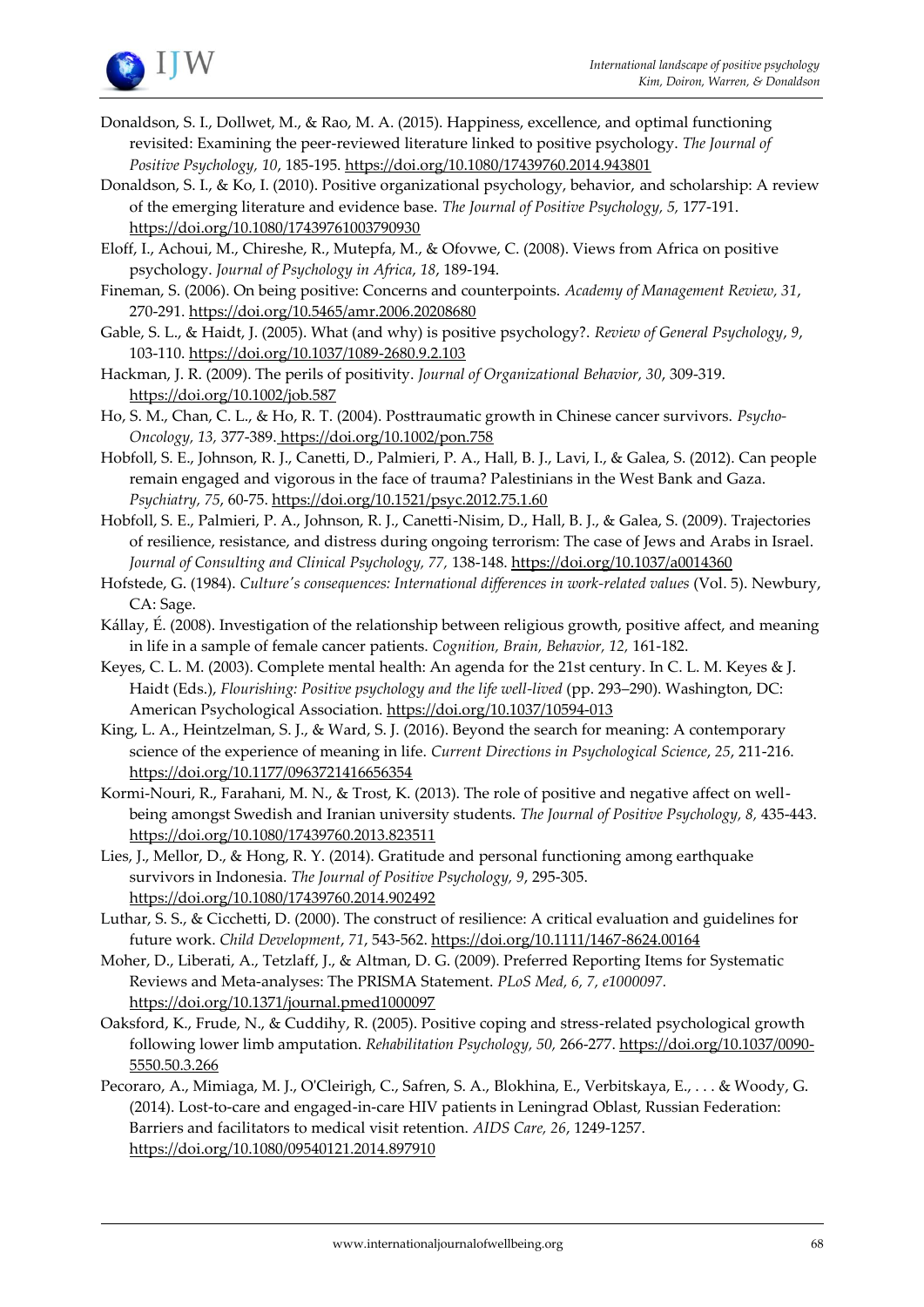

- Rao, M. A., & Donaldson, S. I. (2015). Expanding opportunities for diversity in positive psychology: An examination of gender, race, and ethnicity. *Canadian Psychology/Psychologie Canadienne*, *56*, 271-282. <https://doi.org/10.1037/cap0000036>
- Rao, M. A., Donaldson, S. I., & Doiron, K. M. (2015). Positive psychology research in the Middle East and North Africa. *Middle East Journal of Positive Psychology, 1,* 60-76.
- Reitmaier, T., Bidwell, N. J., & Marsden, G. (2011). Situating digital storytelling within African communities. *International Journal of Human-Computer Studies, 69,* 658-668. <https://doi.org/10.1016/j.ijhcs.2010.12.008>
- Richardson, G. E. (2002). The metatheory of resilience and resiliency. *Journal of Clinical Psychology*, *58*, 307-321[. https://doi.org/10.1002/jclp.10020](https://doi.org/10.1002/jclp.10020)
- Rusk, R. D., & Waters, L. E. (2013). Tracing the size, reach, impact, and breadth of positive psychology. *The Journal of Positive Psychology, 8,* 207-221.<https://doi.org/10.1080/17439760.2013.777766>
- Seligman, P., & Csikszentmihalyi, M. (2000). Positive psychology: An introduction. *American Psychologist*, *55*, 5-14[. https://doi.org/10.1037/0003-066X.55.1.5](https://doi.org/10.1037/0003-066X.55.1.5)
- Selin, H., & Davey, G. (2012). *Happiness across cultures: Views of happiness and quality of life in non-Western cultures*. New York, NY: Springer Science + Business Media. <https://doi.org/10.1007/978-94-007-2700-7>
- Shapira, L. B., & Mongrain, M. (2010). The benefits of self-compassion and optimism exercises for individuals vulnerable to depression. *The Journal of Positive Psychology, 5*, 377-389. <https://doi.org/10.1080/17439760.2010.516763>
- Shek, D. L., Sun, R. F., & Merrick, J. (Eds.). (2013). *Positive youth development: Theory, research and application*. Hauppauge, NY: Nova Science.
- Sheldon, K. M., Kashdan, T. B., & Steger, M. F. (2011). *Designing positive psychology: Taking stock and moving forward*. New York, NY: Oxford University Press. <https://doi.org/10.1093/acprof:oso/9780195373585.001.0001>
- Shiota, M. N., Yee, C. I., O'Neil, M. J., & Danvers A. F. (2017). Positive emotions. In M. A. Warren & S. I. Donaldson (Eds.), *Scientific advances in positive psychology* (pp. 37-71)*.* Santa Barbara, CA: Praeger.
- Solano, A. C. (2014). *Positive psychology in Latin America*. New York, NY: Springer Science + Business Media[. https://doi.org/10.1007/978-94-017-9035-2](https://doi.org/10.1007/978-94-017-9035-2)
- Strümpfer, D. W. (2005). Standing on the shoulders of giants: Notes on early positive psychology (psychofortology). *South African Journal of Psychology*, *35*, 21-45. <https://doi.org/10.1177/008124630503500102>
- Tedeschi, R. G., Blevins, C. L., & Riffle, O. M. (2017). Posttraumatic growth: A brief history and evaluation. In M. A. Warren & S. I. Donaldson (Eds.), *Scientific advances in positive psychology* (pp. 131- 163). Santa Barbara, CA: Praeger.
- Vallerand, R. J., Blanchard, C., Mageau, G. A., Koestner, R., Ratelle, C., Léonard, M., ... & Marsolais, J. (2003). Les passions de l'ame: On obsessive and harmonious passion. *Journal of Personality and Social Psychology, 85*, 756-767[. https://doi.org/10.1037/0022-3514.85.4.756](https://doi.org/10.1037/0022-3514.85.4.756)
- Vallerand, R. J., Ntoumanis, N., Philippe, F. L., Lavigne, G. L., Carbonneau, N., Bonneville, A., . . . & Maliha, G. (2008). On passion and sports fans: A look at football. *Journal of Sports Sciences, 26,* 1279- 1293[. https://doi.org/10.1080/02640410802123185](https://doi.org/10.1080/02640410802123185)
- Vázquez, C., & Hervás, G. (2010). Perceived benefits after terrorist attacks: The role of positive and negative emotions. *The Journal of Positive Psychology, 5,* 154-163. <https://doi.org/10.1080/17439761003630060>
- Vázquez, J. J. (2013). Happiness among the garbage: Differences in overall happiness among trash pickers in León (Nicaragua). *The Journal of Positive Psychology, 8,* 1-11. <https://doi.org/10.1080/17439760.2012.743574>
- Warren, M. A., & Donaldson, S. I. (Eds.) (2018). *Positive psychology of relationships: New directions in theory and research.* Santa Barbara, CA: Praeger.
- Warren, M. A., Donaldson, S. I., & Lee, J. Y. (2018). Applying positive psychology to advance relationship science. In M. A. Warren & S. I. Donaldson (Eds.), *Positive psychology of relationships: New directions in theory and research* (pp. 9-34). Santa Barbara, CA: Praeger.